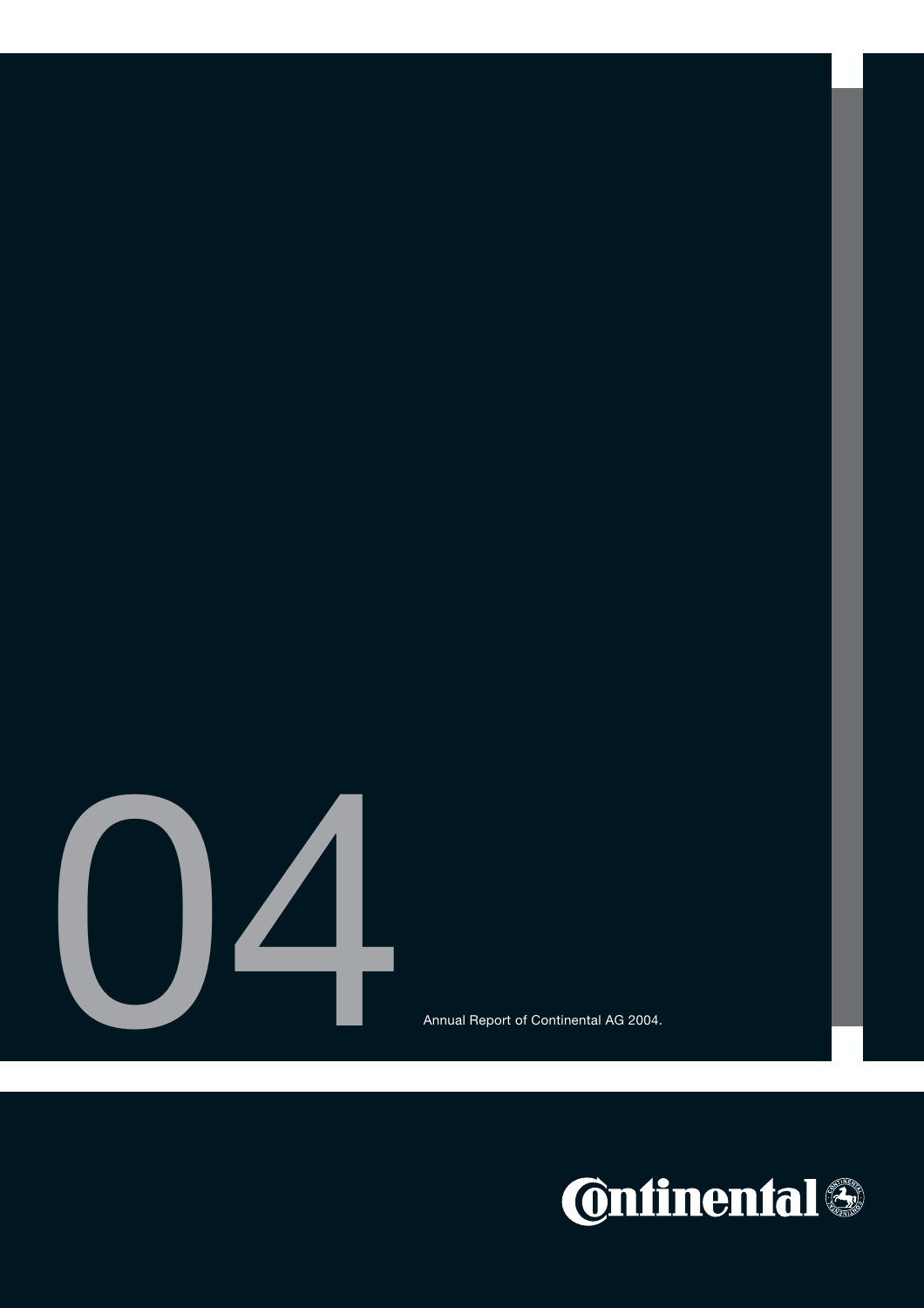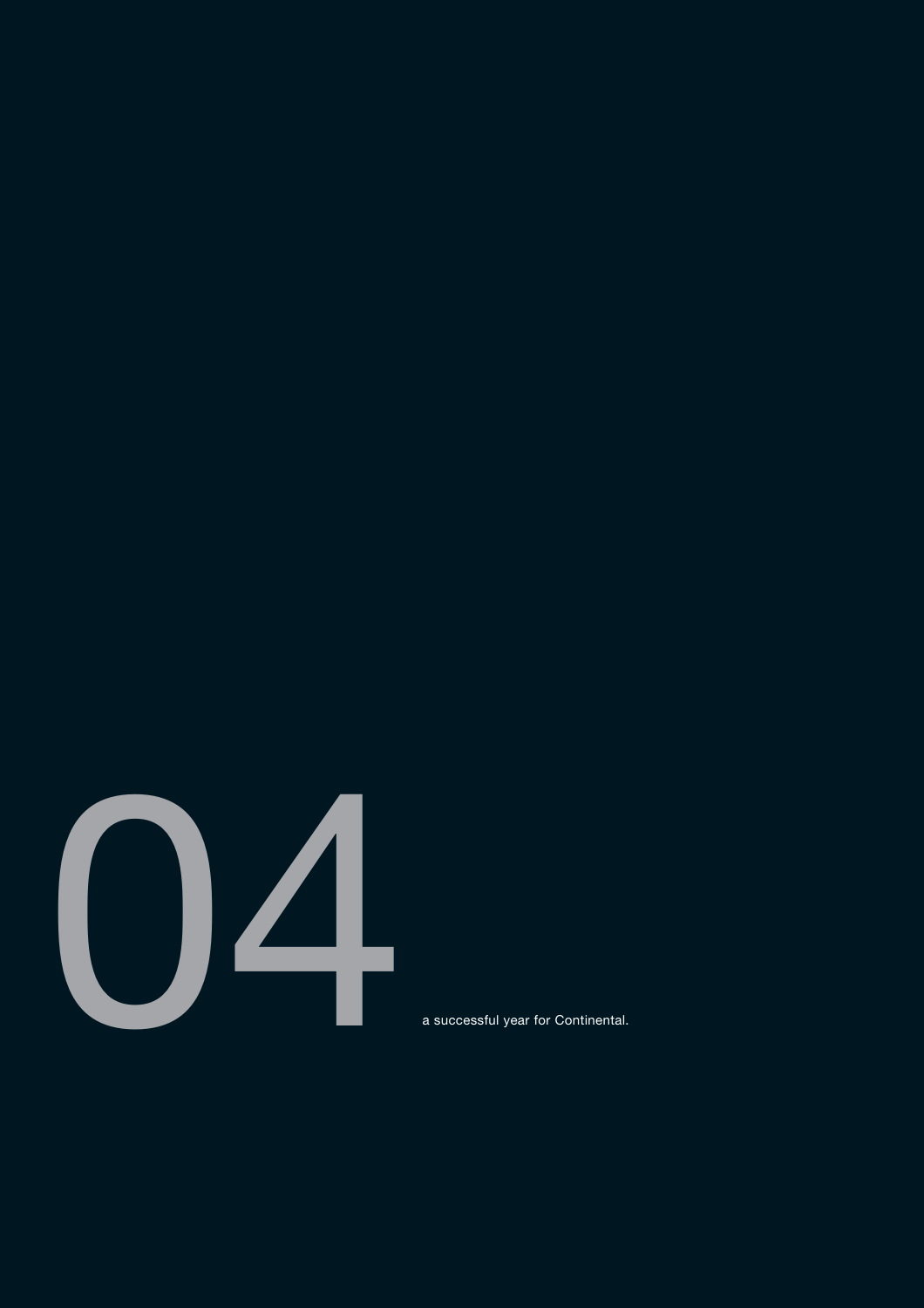Annual Report of Continental AG 2004.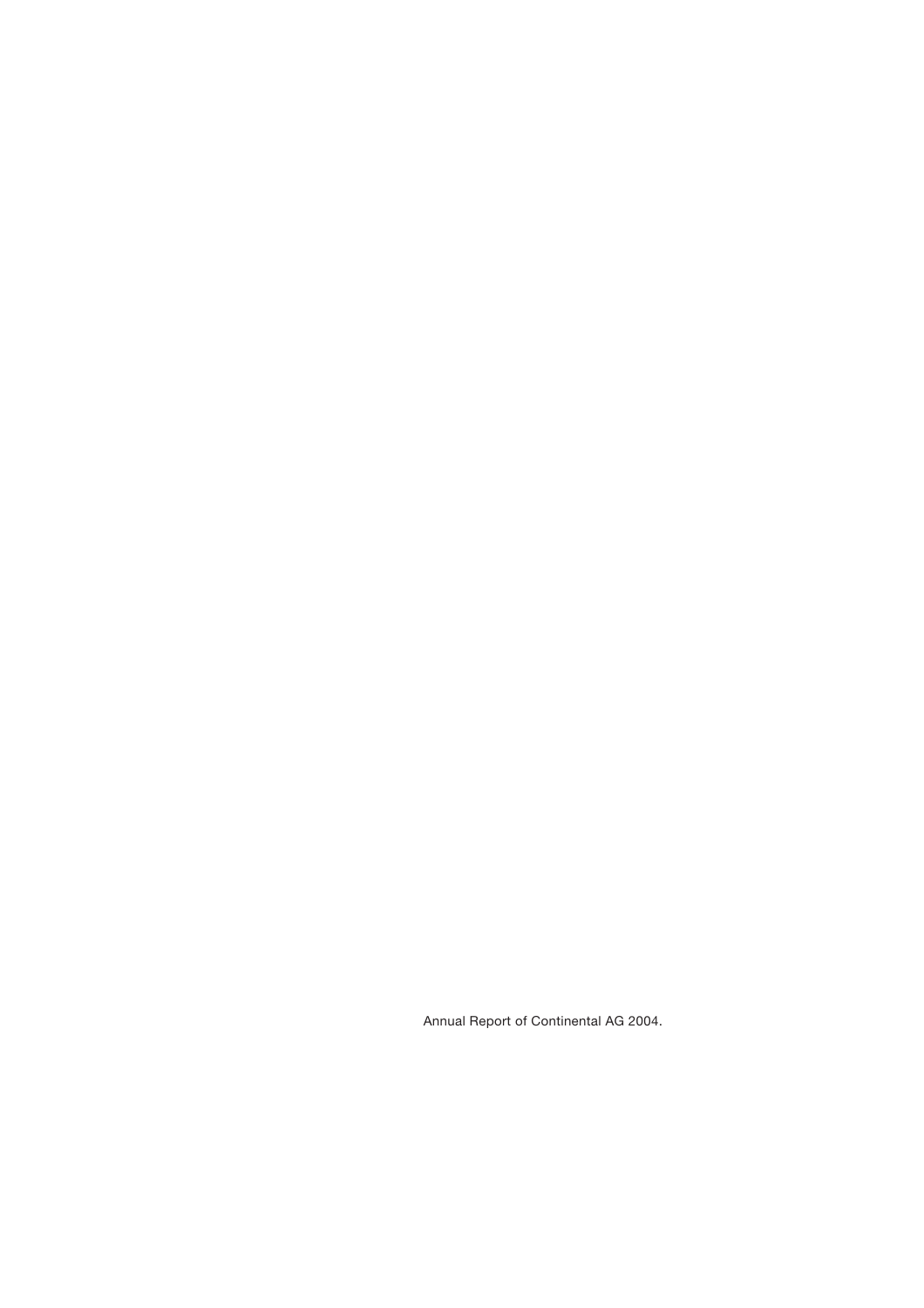The management report of Continental Aktiengesellschaft is combined with the management report of the Corporation in accordance with section 315 (3) of the *Handelsgesetzbuch* (German Commercial Code) and published in Continental's 2004 Annual Report.

The annual financial statements and the summarized management report of Continental Aktiengesellschaft for fiscal year 2004 are announced in the *Bundesanzeiger* (Federal Gazette) and filed with the commercial register of the Hanover Local Court under HRB No. 3527.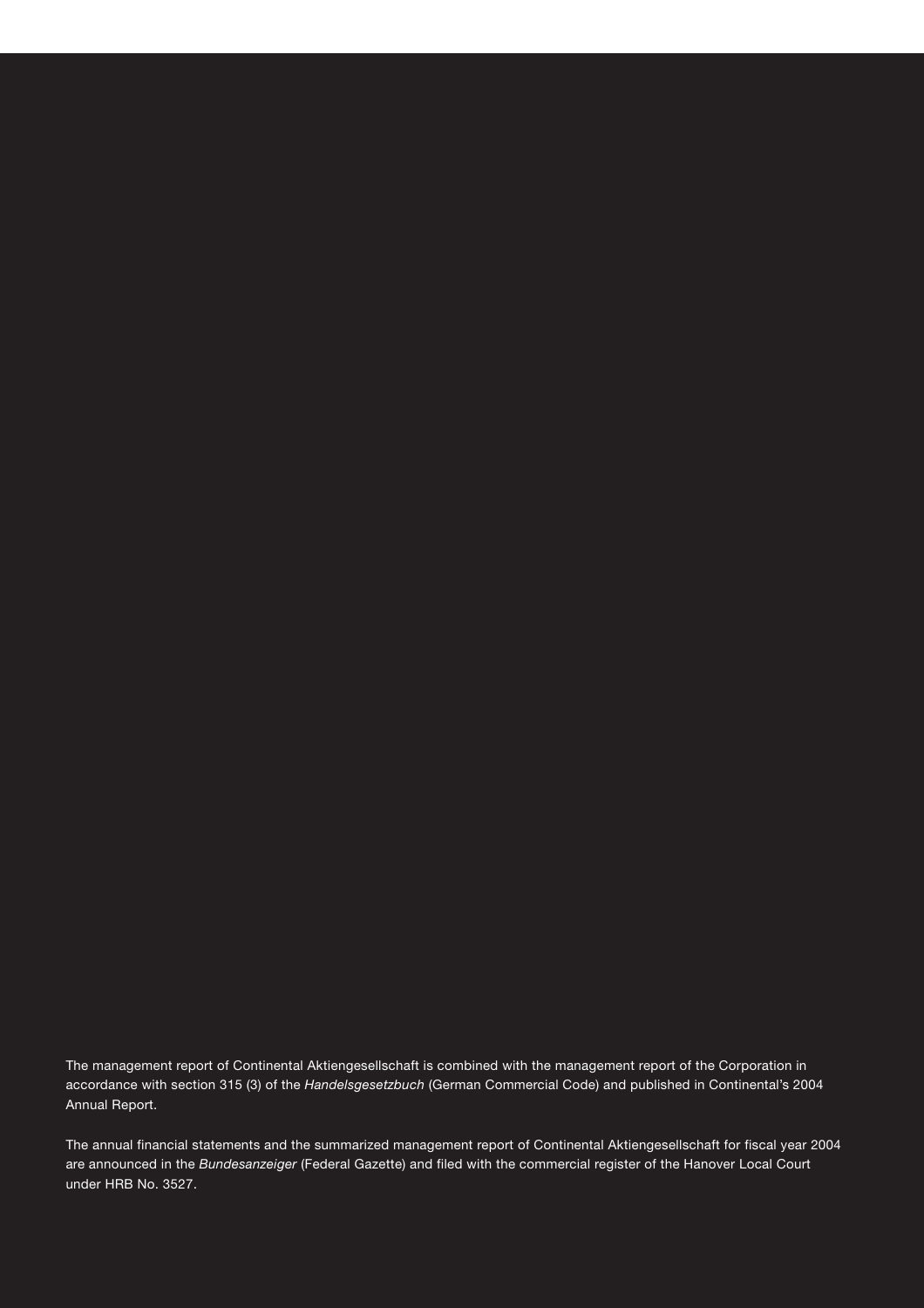- Continental Aktiengesellschaft 4 Income Statement
- 5 Balance Sheet
- 6 Statement of Changes in Fixed Assets and Investments
- 8 Accounting Policies
- 9 Notes to the Balance Sheet, Assets
- 11 Notes to the Balance Sheet, Equity and Liabilities
- 14 Notes to the Income Statement
- 20 Auditors' Report

- 21 Members of the Supervisory Board
- Members of the Executive Board 23
- Financial Calendar 24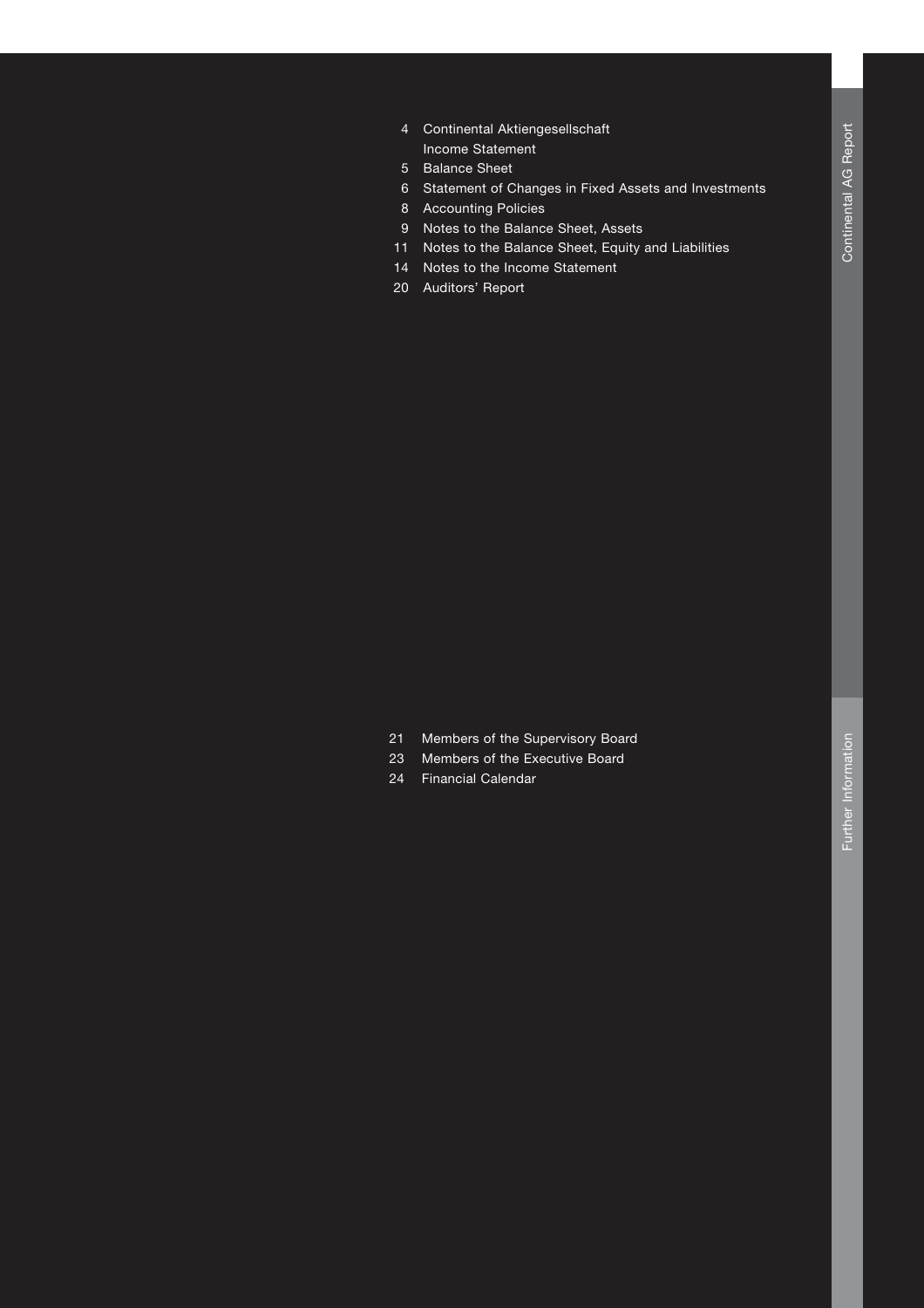# Continental Aktiengesellschaft Income Statement

| in $\epsilon$ millions                                  | <b>See Note</b> | 2004    | 2003    |
|---------------------------------------------------------|-----------------|---------|---------|
|                                                         |                 |         |         |
| <b>Sales</b>                                            | 13              | 2,242.7 | 2,035.6 |
| Cost of sales                                           |                 | 1,696.5 | 1,560.6 |
| <b>Gross profit on sales</b>                            |                 | 546.2   | 475.0   |
| Selling expenses                                        |                 | 225.5   | 214.9   |
| General administrative expenses                         |                 | 76.2    | 71.7    |
| Other operating income                                  | 14              | 286.9   | 195.5   |
| Other operating expenses                                | 15              | 410.0   | 184.9   |
| Net income/loss from financial activities               | 16              | 153.9   | $-35.2$ |
| <b>Earnings before taxes</b>                            |                 | 275.3   | 163.8   |
| Income tax expense                                      |                 | 148.1   | 157.7   |
| Net income for the year                                 |                 | 127.2   | 6.1     |
| Retained profits brought forward from the previous year |                 | 0.5     | 0.4     |
| Transfer from the reserve for treasury stock            |                 |         | 64.5    |
| Transfer to other surplus reserves                      |                 | 11.0    |         |
| <b>Retained earnings</b>                                |                 | 116.7   | 71.0    |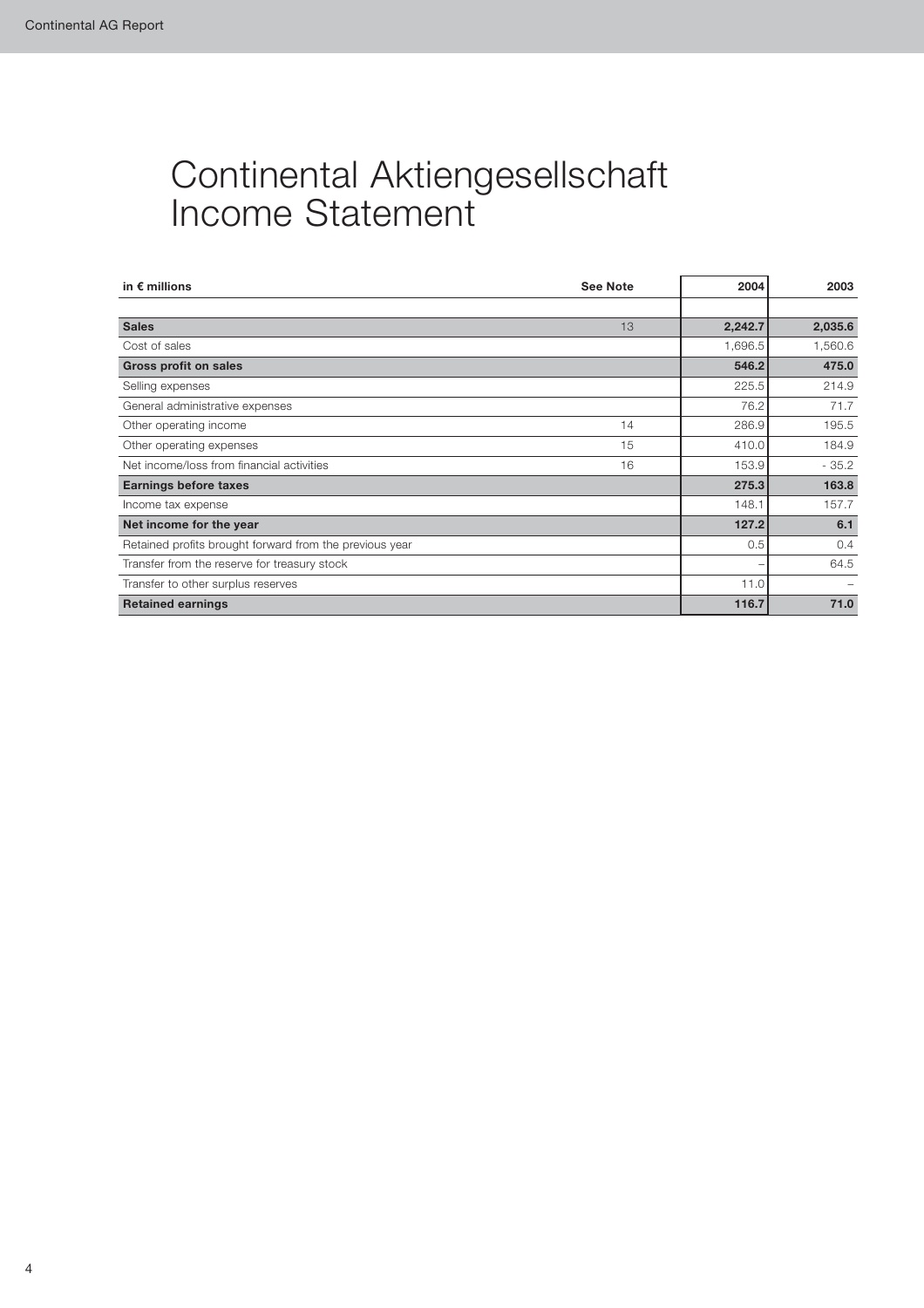# Balance Sheet

# Assets

| in $\epsilon$ millions                          | <b>See Note</b> | Dec. 31, 2004 | Dec. 31, 2003 |
|-------------------------------------------------|-----------------|---------------|---------------|
|                                                 |                 |               |               |
| Intangible assets                               |                 | 49.5          | 47.3          |
| Property, plant, and equipment                  |                 | 142.7         | 135.0         |
| Investments                                     | 2               | 2,730.6       | 2,473.0       |
| <b>Fixed assets and investments</b>             |                 | 2,922.8       | 2,655.3       |
| Inventories                                     | 3               | 149.1         | 136.6         |
| Accounts receivable and other assets            | 4               | 1,133.0       | 1,026.8       |
| Marketable securities/cash and cash equivalents | 5               | 626.1         | 462.1         |
| <b>Current assets</b>                           |                 | 1,908.2       | 1,625.5       |
| <b>Prepaid expenses</b>                         | 6               | 69.9          | 5.9           |
|                                                 |                 |               |               |
|                                                 |                 | 4,900.9       | 4,286.7       |

# Shareholders' Equity and Liabilities

| in $\epsilon$ millions         | <b>See Note</b> | Dec. 31, 2004 | Dec. 31, 2003 |
|--------------------------------|-----------------|---------------|---------------|
|                                |                 |               |               |
| Common stock                   | 7               | 372.3         | 346.7         |
| Additional paid-in capital     | 8               | 1,304.6       | 985.8         |
| Surplus reserves               | 9               | 45.7          | 34.7          |
| Retained earnings              |                 | 116.7         | 71.0          |
| Shareholders' equity           |                 | 1,839.3       | 1,438.2       |
|                                |                 |               |               |
| Special tax-allowable reserves | 10              | 4.8           | 6.4           |
|                                |                 |               |               |
| <b>Provisions</b>              | 11              | 655.1         | 655.0         |
|                                |                 |               |               |
| <b>Liabilities</b>             | 12              | 2,401.7       | 2,187.1       |
|                                |                 |               |               |
|                                |                 | 4,900.9       | 4,286.7       |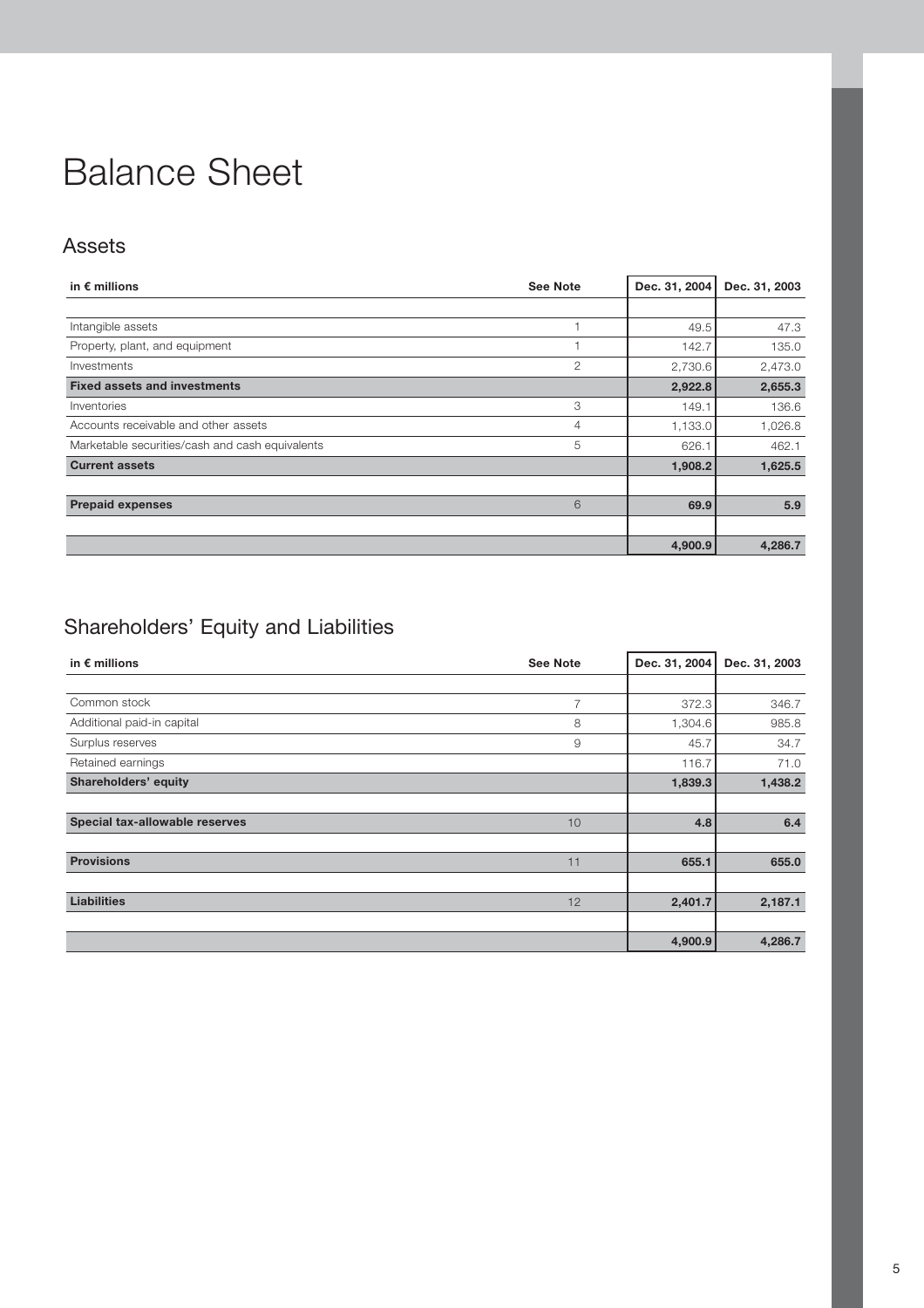# Statement of Changes in Fixed Assets and Investments

|                                                                                                        |              | <b>Acquisition/Construction cost</b> |                          |                          |               |  |  |  |
|--------------------------------------------------------------------------------------------------------|--------------|--------------------------------------|--------------------------|--------------------------|---------------|--|--|--|
| in $\epsilon$ millions                                                                                 | Jan. 1, 2004 | <b>Additions</b>                     | <b>Transfers</b>         | <b>Disposals</b>         | Dec. 31, 2004 |  |  |  |
|                                                                                                        |              |                                      |                          |                          |               |  |  |  |
| Franchises, operating licenses, industrial property<br>and similar rights and assets, and licenses for |              |                                      |                          |                          |               |  |  |  |
| such rights and assets                                                                                 | 148.8        | 11.5                                 | 31.1                     | 27.9                     | 163.5         |  |  |  |
| Advances to suppliers                                                                                  | 31.8         | 5.1                                  | $-31.1$                  |                          | 5.8           |  |  |  |
| Intangible assets                                                                                      | 180.6        | 16.6                                 | $\overline{\phantom{0}}$ | 27.9                     | 169.3         |  |  |  |
| Land, land rights, and buildings including<br>buildings on land not owned                              | 143.2        | 1.7                                  | 0.2                      |                          | 145.1         |  |  |  |
| Technical equipment and machinery                                                                      | 452.3        | 10.9                                 | 9.9                      | 7.1                      | 466.0         |  |  |  |
| Other equipment, factory, and office equipment                                                         | 262.8        | 20.1                                 | 2.1                      | 26.1                     | 258.9         |  |  |  |
| Advances to suppliers and assets under construction                                                    | 13.3         | 17.3                                 | $-12.2$                  |                          | 18.4          |  |  |  |
| Property, plant, and equipment                                                                         | 871.6        | 50.0                                 | -                        | 33.2                     | 888.4         |  |  |  |
| Shares in affiliated companies                                                                         | 3,143.9      | 451.3                                | $-5.0$                   | 881.9                    | 2,708.3       |  |  |  |
| Shares in associated companies                                                                         | 87.1         | 5.3                                  | 5.0                      | 9.0                      | 88.4          |  |  |  |
| Entitlements under reinsurance policies                                                                |              | 57.1                                 | $\overline{\phantom{m}}$ |                          | 57.1          |  |  |  |
| Other loans granted                                                                                    | 2.0          | $\qquad \qquad -$                    | $\overline{\phantom{m}}$ | $\overline{\phantom{0}}$ | 2.0           |  |  |  |
| <b>Investments</b>                                                                                     | 3.233.0      | 513.7                                |                          | 890.9                    | 2,855.8       |  |  |  |
|                                                                                                        |              |                                      |                          |                          |               |  |  |  |
|                                                                                                        | 4.285.2      | 580.3                                | -                        | 952.0                    | 3,913.5       |  |  |  |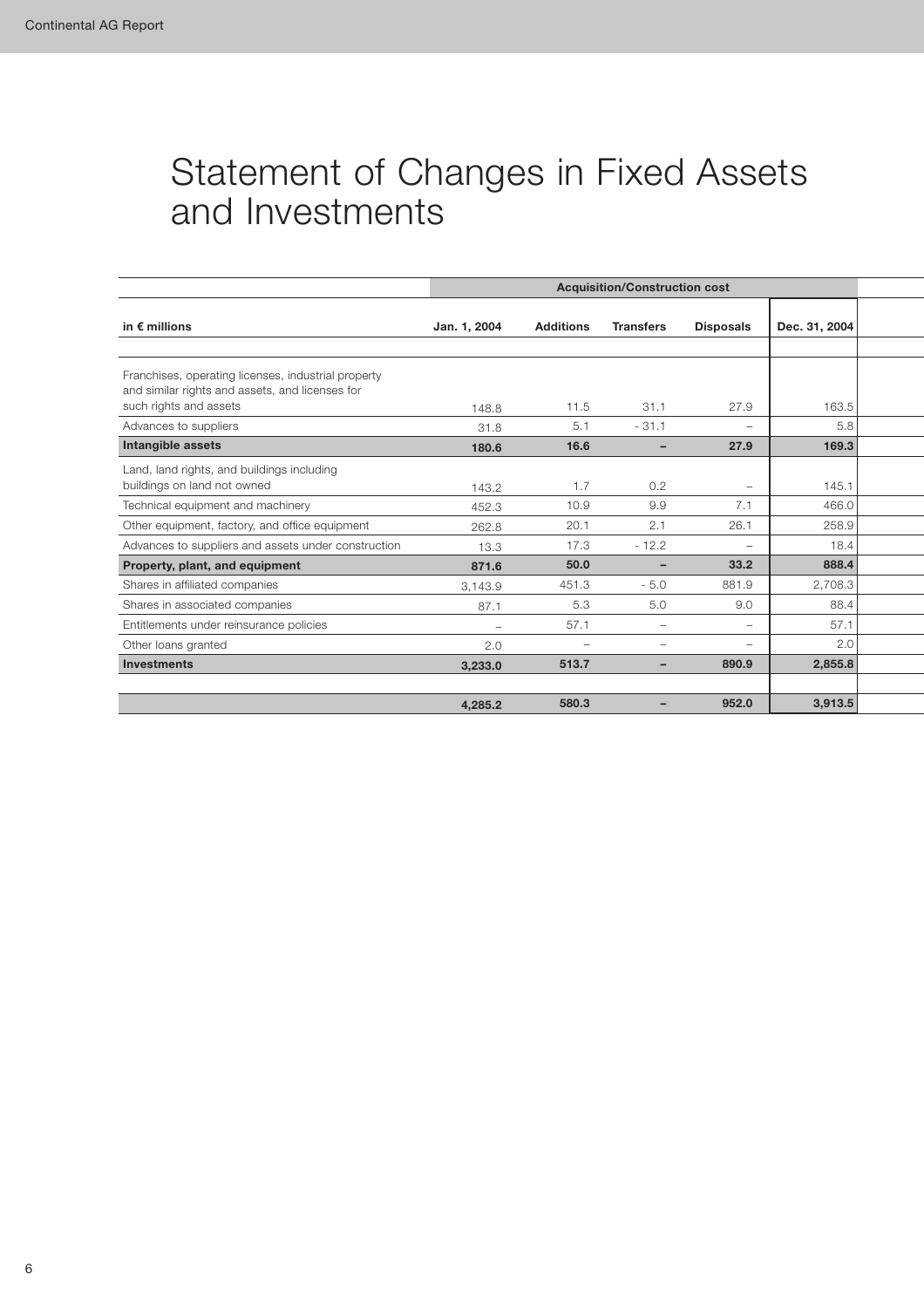| <b>Depreciation/Amortization</b> |                          |                          |                          |                          | Net book values |                             |
|----------------------------------|--------------------------|--------------------------|--------------------------|--------------------------|-----------------|-----------------------------|
| Jan. 1, 2004                     | <b>Additions</b>         | Write-ups                | <b>Disposals</b>         | Dec. 31, 2004            |                 | Dec. 31, 2004 Dec. 31, 2003 |
|                                  |                          |                          |                          |                          |                 |                             |
|                                  |                          |                          |                          |                          |                 |                             |
| 133.3                            | 14.1                     | $\qquad \qquad -$        | 27.6                     | 119.8                    | 43.7            | 15.5                        |
| $\overline{\phantom{m}}$         | $\overline{\phantom{m}}$ | $\qquad \qquad -$        | $\overline{\phantom{m}}$ | $\overline{\phantom{m}}$ | 5.8             | 31.8                        |
| 133.3                            | 14.1                     | -                        | 27.6                     | 119.8                    | 49.5            | 47.3                        |
|                                  |                          |                          |                          |                          |                 |                             |
| 115.4                            | 2.2                      | $\qquad \qquad -$        | $\overline{\phantom{m}}$ | 117.6                    | 27.5            | 27.8                        |
| 396.2                            | 16.0                     | $\overline{\phantom{0}}$ | 6.6                      | 405.6                    | 60.4            | 56.1                        |
| 225.0                            | 22.1                     | $\overline{\phantom{0}}$ | 24.6                     | 222.5                    | 36.4            | 37.8                        |
| $\overline{\phantom{m}}$         | $\overline{\phantom{m}}$ | $\qquad \qquad -$        | $\overline{\phantom{m}}$ | $\overline{\phantom{m}}$ | 18.4            | 13.3                        |
| 736.6                            | 40.3                     | -                        | 31.2                     | 745.7                    | 142.7           | 135.0                       |
| 757.1                            | 0.5                      | 22.0                     | 618.3                    | 117.3                    | 2,591.0         | 2,386.8                     |
| 2.2                              | 5.0                      | $\qquad \qquad -$        | $\overline{\phantom{m}}$ | 7.2                      | 81.2            | 84.9                        |
| $\overline{\phantom{m}}$         | $\qquad \qquad -$        | $\overline{\phantom{0}}$ | $\overline{\phantom{0}}$ | $\overline{\phantom{m}}$ | 57.1            | $\overline{\phantom{m}}$    |
| 0.7                              | $\qquad \qquad -$        | $\qquad \qquad -$        | $\overline{\phantom{0}}$ | 0.7                      | 1.3             | $1.3\,$                     |
| 760.0                            | 5.5                      | 22.0                     | 618.3                    | 125.2                    | 2,730.6         | 2,473.0                     |
|                                  |                          |                          |                          |                          |                 |                             |
| 1,629.9                          | 59.9                     | 22.0                     | 677.1                    | 990.7                    | 2,922.8         | 2,655.3                     |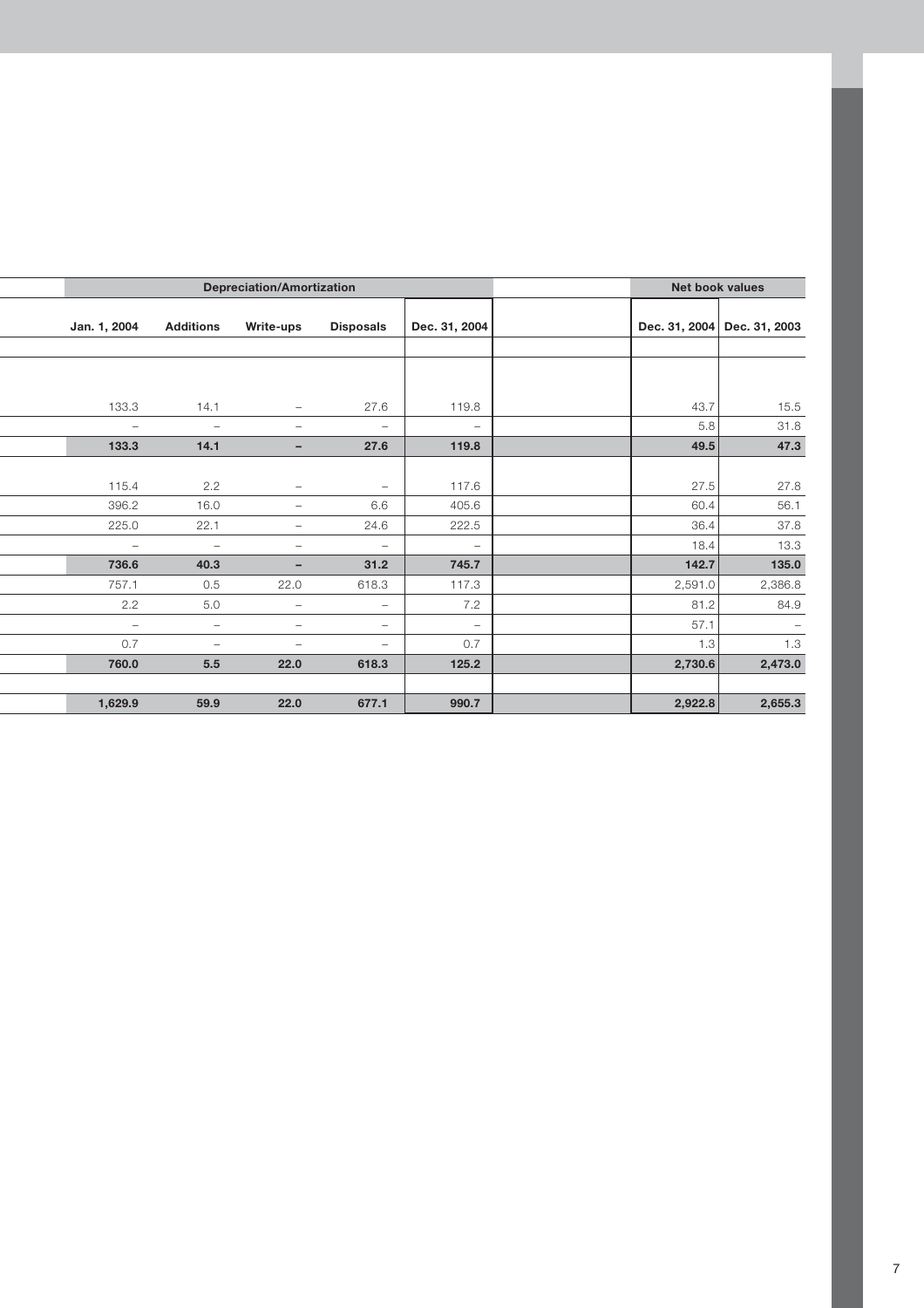# Continental Aktiengesellschaft Notes

The annual financial statements of Continental Aktiengesellschaft were prepared in accordance with the provisions of the *Handelsgesetzbuch* (HGB – German Commercial Code) as well as the supplementary provisions of the *Aktiengesetz* (AktG – German Stock Corporation Act).

We have summarized individual items of the balance sheet and the income statement to improve clarity. These items are shown separately in the notes.

The income statement has been prepared using the cost of sales method in line with customary international practice.

A full list of the Company's shareholdings has been filed with the commercial register of the Hanover Local Court under HRB No. 3527.

Effective December 31, 2004, Continental ISAD Electronic Systems GmbH & Co. oHG, Landsberg am Lech, was merged with Continental Aktiengesellschaft by way of universal succession. Continental Aktiengesellschaft sold its Agricultural Tires unit with effect from October 1, 2004. The merger and the disposal had no effect on comparability with the previous year.

# Accounting Policies

#### **Assets**

Purchased intangible assets are stated at their acquisition cost and are depreciated over their probable useful life using the straight-line method.

Property, plant, and equipment is carried at the cost of acquisition or production less regular depreciation. Moveable assets are depreciated using the declining balance method, while all other assets are depreciated using the straight-line method. Where the declining balance method is used, the straight-line method is substituted where this would produce higher depreciation. Depreciation using the declining balance method is calculated in each case at the maximum rate permitted under tax law. Special tax write-downs are charged where these are required to ensure compliance with accounting rules for commercial financial statements and tax laws. Due to changes in tax regulations, moveable assets are depreciated ratably as from the year of their acquisition starting from fiscal year 2004. Low-value assets are written off in full in the year of their acquisition.

The probable useful lives of intangible assets and property, plant, and equipment are based on the tax depreciation tables.

Shares in affiliated and associated companies are carried at cost less write-downs for impairment. Write-downs for impairment may be reversed up to the amount of historical cost if the reasons for impairment no longer apply. Interest-bearing loans are carried at their principal amount; interest-free and low-interest loans are discounted to their present value. In a change against the previous year, entitlements under reinsurance policies for pension obligations are reported separately in investments for the first time in the year under review. They were previously reported in other assets.

Raw materials, consumables, supplies, and merchandise are carried at acquisition or production cost or at the lower fair value. All inventories of natural rubber are valued using the LIFO method. Finished goods and work in progress are carried at production cost. The production costs comprise directly attributable costs and proportionate material and production overheads, as well as depreciation. Write-downs take account of inventory risks resulting from impaired marketability or excessive storage periods. Advances from customers are deducted from inventories on the face of the balance sheet.

Accounts receivable and other assets are carried at their principal amount, with appropriate valuation allowances taking account of all identifiable risks. Global valuation allowances are recognized for the general credit risk.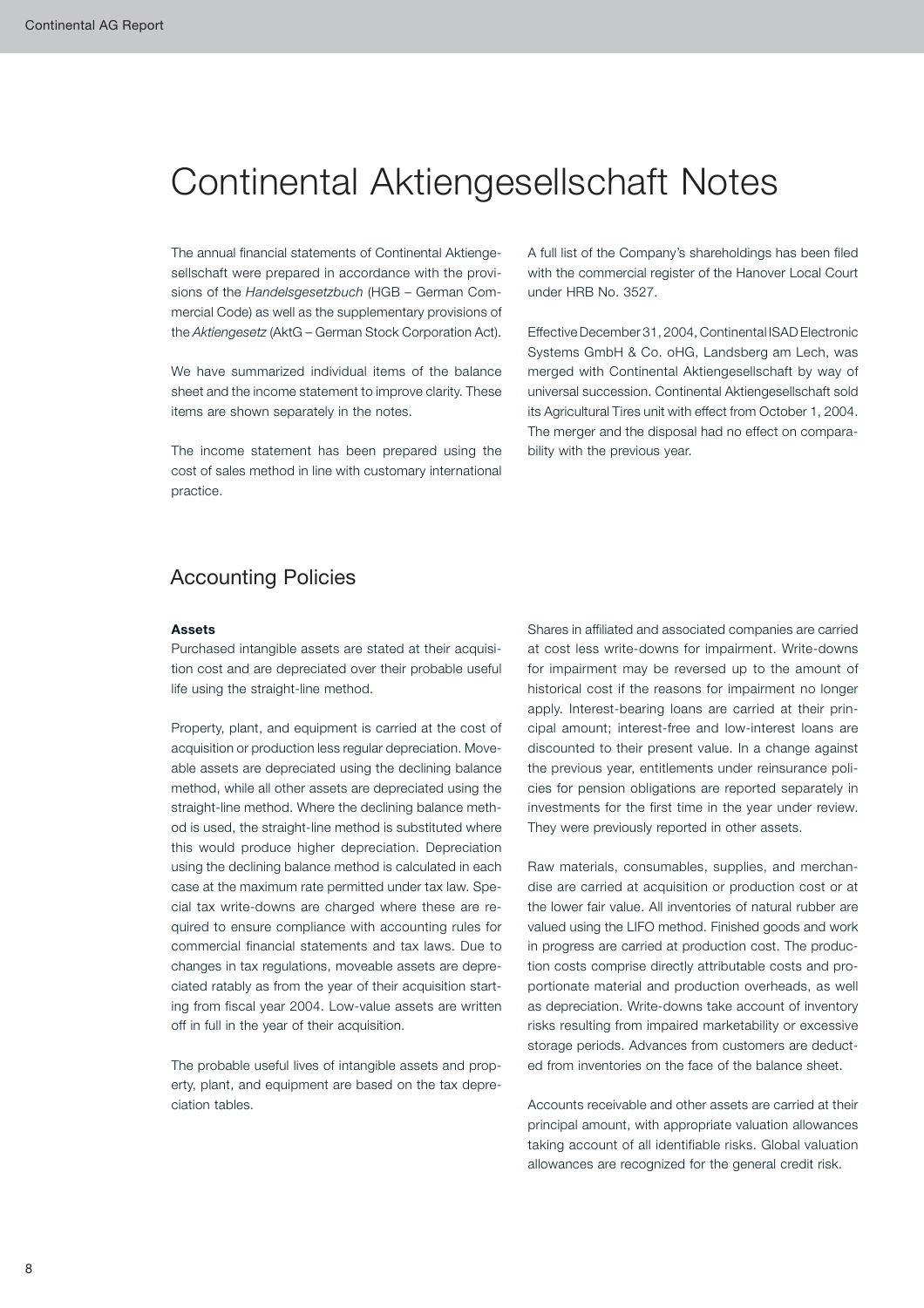#### **Equity and liabilities**

Provisions for pensions and similar obligations are measured on the basis of actuarial calculations in accordance with FAS 87, and are based on the 1998 mortality tables published by Prof. Klaus Heubeck, adjusted to comply with international principles. The other provisions have been set up for all identifiable risks, uncertain obligations, and expected losses on the basis of prudent business practice. Provisions have been set up for deferred maintenance to be performed in the first quarter of the following year in the amount of the forecast expense.

Unrealized losses arising for currency hedges from comparison with the forward rate for the same maturity at the balance sheet date are accrued. Unrealized gains are not considered, and there is no netting of gains and losses.

Liabilities are carried at their redemption amount.

**Income statement**

The cost of sales comprises all variable and fixed costs for production, the cost of purchasing merchandise, and allocations paid to affiliated companies to cover research and development expenses.

The selling expenses include all variable selling expenses as well as the fixed costs for sales-related functions.

General administrative expenses relate to the cost of the finance, administration, human resources, and holding functions.

Business transactions in foreign currency are valued at the exchange rate on the date the transaction is first entered in the accounts or, if hedged, at their hedged rates. Unrealized losses from exchange rates at the balance sheet date are covered by appropriate provisions charged to income. Unrealized exchange rate gains are not recognized.

# Notes to the Balance Sheet, Assets

# 1. Intangible Assets and Property, Plant, and Equipment

Individual asset items and their changes as against the previous year are shown in the Statement of Changes in Fixed Assets and Investments.

Depreciation and amortization contains tax depreciation in accordance with section 6b of the *Einkommensteuergesetz* (EstG – German Income Tax Act) amounting to €0.6 million.

# 2. Investments

The increase in shares in affiliated companies was primarily attributable to additions due to capital increases against cash and non-cash contributions (this mainly relates to capital increases at Formpolster GmbH and Continental Caoutchouc-Export AG, both in Hanover). The non-cash contributions to Formpolster GmbH were comprised of shares in affiliated companies (in particular ContiTech Benecke-Kaliko Verwaltungs-GmbH, Hanover; ContiTech Universe Verwaltungs-GmbH, Hanover; IMAS AE, Volos, Greece; and Phoenix AG, Hamburg); shares already held by Continental Aktiengesellschaft at the end of the previous fiscal year were reported as disposals of investments. Further disposals related to the intercompany sale of Continental Automotive Inc., Wilmington, U.S.A., and the sale of Continental Tire of Moscow Z.A.O., Russia. A write-down charged in previous fiscal years on the interest in Continental do Brasil Produtos Automotivos Ltda., Sao Paulo, Brazil was partially reversed due to the requirement to reverse write-downs under the HGB. In contrast, write-downs on investments in the year under review primarily related to the interest in SupplyOn AG, Stuttgart. Entitlements under reinsurance policies for pension obligations (€57.1 million) were reported in investments for the first time in fiscal year 2004; in the previous year, claims of €5.7 million were reported in other assets.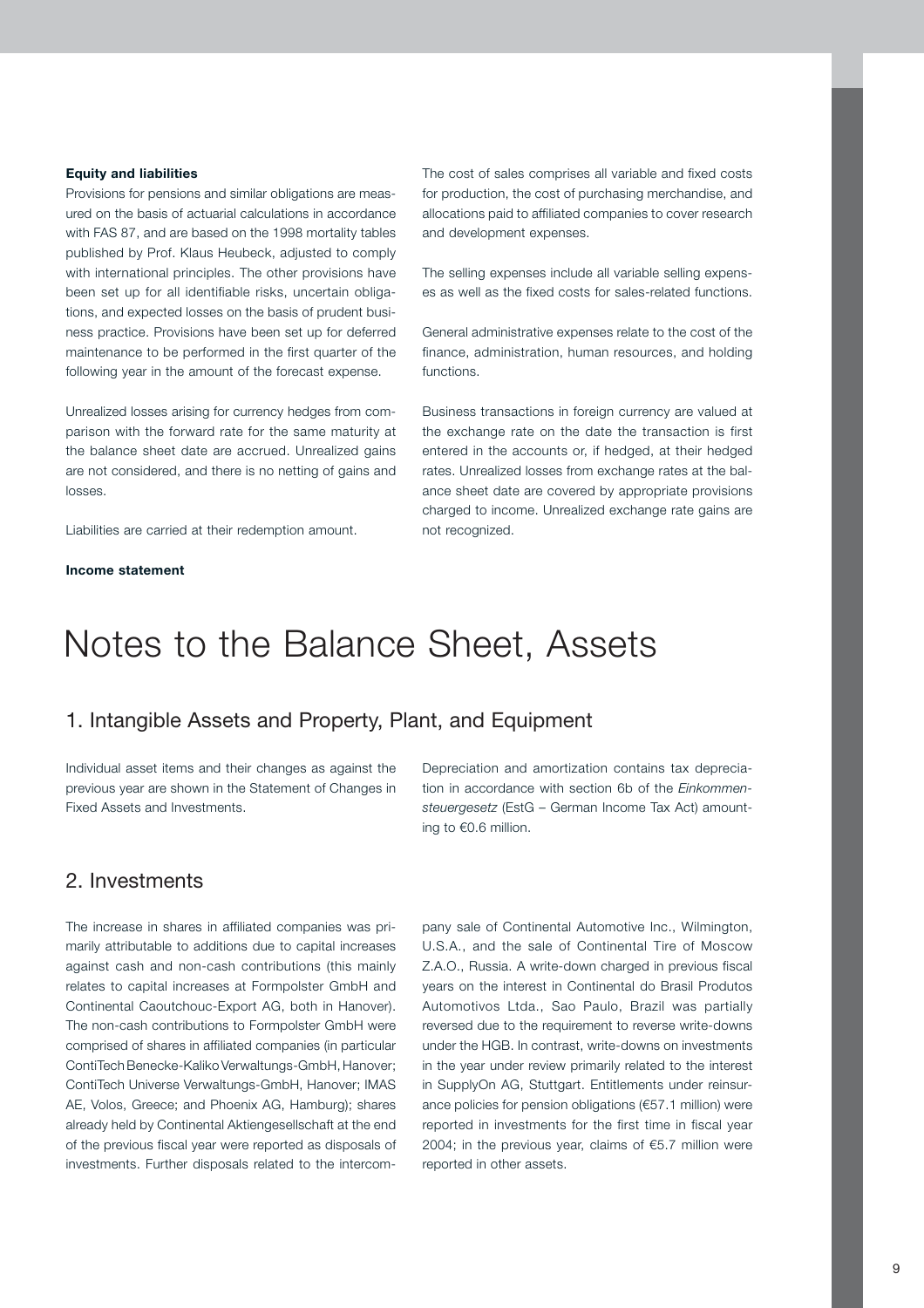# 3. Inventories

| in $\epsilon$ thousands                  | Dec. 31, 2004 | Dec. 31, 2003 |
|------------------------------------------|---------------|---------------|
| Raw materials, consumables, and supplies | 29.174        | 28,586        |
| Work in progress                         | 28.106        | 22,571        |
| Finished goods and merchandise           | 92.236        | 86.144        |
| Advances to suppliers                    | 312           | 407           |
| Advances from customers                  | $-732$        | $-1.133$      |
|                                          | 149,096       | 136,575       |

The difference between inventory valuation at current acquisition cost and according to the LIFO principle amounts to €1.8 million.

# 4. Accounts Receivable and Other Assets

| In $\epsilon$ thousands                       |           | Dec. 31, 2004                       | Dec. 31, 2003 |                                     |
|-----------------------------------------------|-----------|-------------------------------------|---------------|-------------------------------------|
| Trade accounts receivable                     | Total     | thereof with a<br>maturity of $> 1$ | Total         | thereof with a<br>maturity of $> 1$ |
| Accounts receivable from affiliated companies | 193.884   | 988                                 | 179.889       | 1.054                               |
| Accounts receivable from associated companies | 884,992   |                                     | 797.785       |                                     |
| Other assets and amounts receivable           | 194       |                                     | 3.155         |                                     |
|                                               | 53.871    | 426                                 | 45.991        | 11.665                              |
|                                               | 1,132,941 | 1,414                               | 1,026,820     | 12.719                              |

# 5. Cash and Cash Equivalents

| in $\epsilon$ thousands |         | Dec. 31, 2004 Dec. 31, 2003 |
|-------------------------|---------|-----------------------------|
| Cash in hand            | 162     | 236                         |
| Bank balances           | 623.578 | 460,377                     |
| Checks                  | 2,365   | 1.537                       |
|                         | 626,105 | 462,150                     |

# 6. Prepaid Expenses

| in € thousands                                                   |        | Dec. 31, 2004 Dec. 31, 2003 |
|------------------------------------------------------------------|--------|-----------------------------|
| Premium corresponding to the fair value of the conversion rights | 65.264 | 4.628                       |
| Other prepaid expenses                                           | 4.654  | .244                        |
|                                                                  | 69.918 | 5.872                       |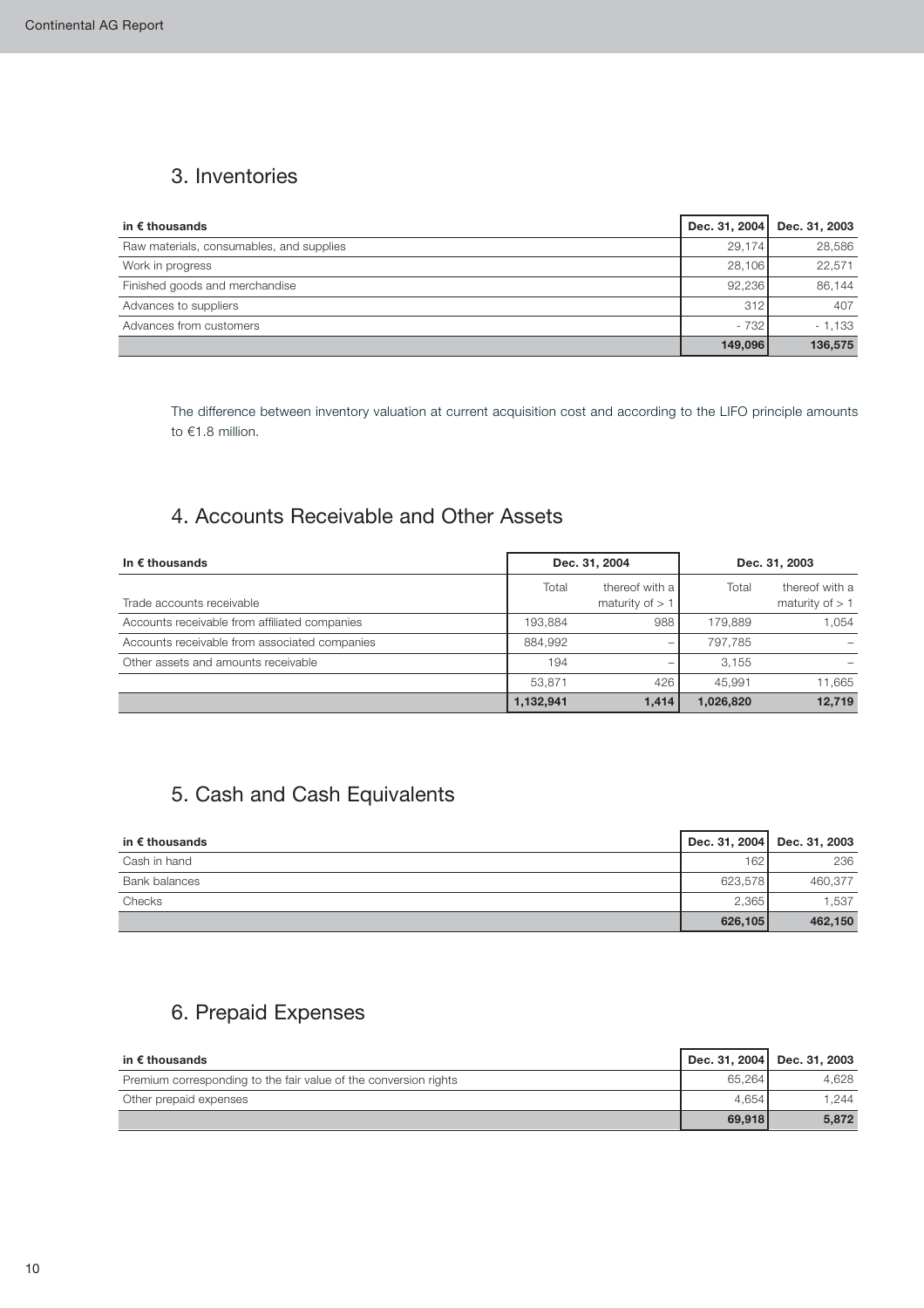The convertible bond with a nominal amount of  $€400$ million issued via Conti Gummi Finance B.V., Amsterdam, The Netherlands in the year under review led to the recognition of a premium originally totaling €69.9

million. The premium is amortized on a straight-line basis over the expected term of the convertible bond; in the fiscal year under review, amortization amounted to €6.1 million.

# Notes to the Balance Sheet, Equity and Liabilities

# 7. Subscribed Capital

The subscribed capital increased by  $E$ 25.1 million over the previous year following the exercise of 9,784,202 conversion rights, and by €0.5 million following the exercise of 210,000 subscription rights.

The common stock of the Company amounts to €372,266,391.04 million at the balance sheet date and is composed of 145,416,559 no-par value bearer shares.

As a result of the resolution adopted at the Annual Shareholders' Meeting on May 23, 2001, the Company has authorized capital stock of €166.0 million for the issuance of new shares up to May 22, 2006.

Following the resolution adopted at the Annual Shareholders' Meeting on May 29, 2002, the Company has additional authorized capital stock (originally €5.7 million) for the issuance of employee shares up to May 28, 2007. This authorized capital has been reduced to €3.7 million through the issuance of employee shares up to 2003.

72,400 of the conversion rights granted under the 1996 stock option plan for members of the Executive Board and senior executives have not yet been exercised. The option holders are entitled to convert every  $€0.51$ of the related loan into one share of Continental AG. Conversions carried out in 2004 led to the issuance of 99,600 shares.

1,381,840 of the total of 1,564,664 subscription rights have been issued under the stock option plan set up in 1999 for members of the Executive Board and senior executives. Each option entitles the option holder to subscribe for one share. 687,340 of the issued rights are still outstanding. 210,000 shares were issued in 2004.

The authorization to grant subscription rights under the 1999 stock option plan lapsed on September 1, 2004; accordingly, no further subscription rights may be granted under this plan.

The Annual Shareholders' Meeting on May 14, 2004 resolved the 2004 stock option plan for members of the Executive Board and senior executives. The 2004 stock option plan ends on May 13, 2009. Under the plan, the Executive Board is authorized to grant a total of 3,936,000 subscription rights. 634,000 subscription rights were granted in 2004. Of this figure, 618,500 subscription rights are still outstanding, while the remaining 15,500 have expired.

The nominal €250 million, 2%-coupon convertible bond issued on October 25, 1999 with a maturity in 2004 entitled the bond holders to subscribe for 38.83 shares in exchange for the conversion of a principal bond in the amount of €1,000. This represented an entitlement of up to 9,707,500 no-par value shares. Conversion rights exercised during 2004 led to 9,684,602 shares being issued. Conversions are only entitled to a dividend as of the year in which the rights are exercised.

On May 19, 2004, a convertible bond with a nominal amount of €400 million was issued via Conti Gummi Finance B.V., Amsterdam, The Netherlands. Holders of the conversion rights are entitled to convert them into shares of Continental AG at a price of €51 per share. This represents a total entitlement of 7,843,137 no-par value shares. The convertible bond has a coupon of 1.625% and will mature on May 19, 2011. No conversion rights were exercised in the past fiscal year.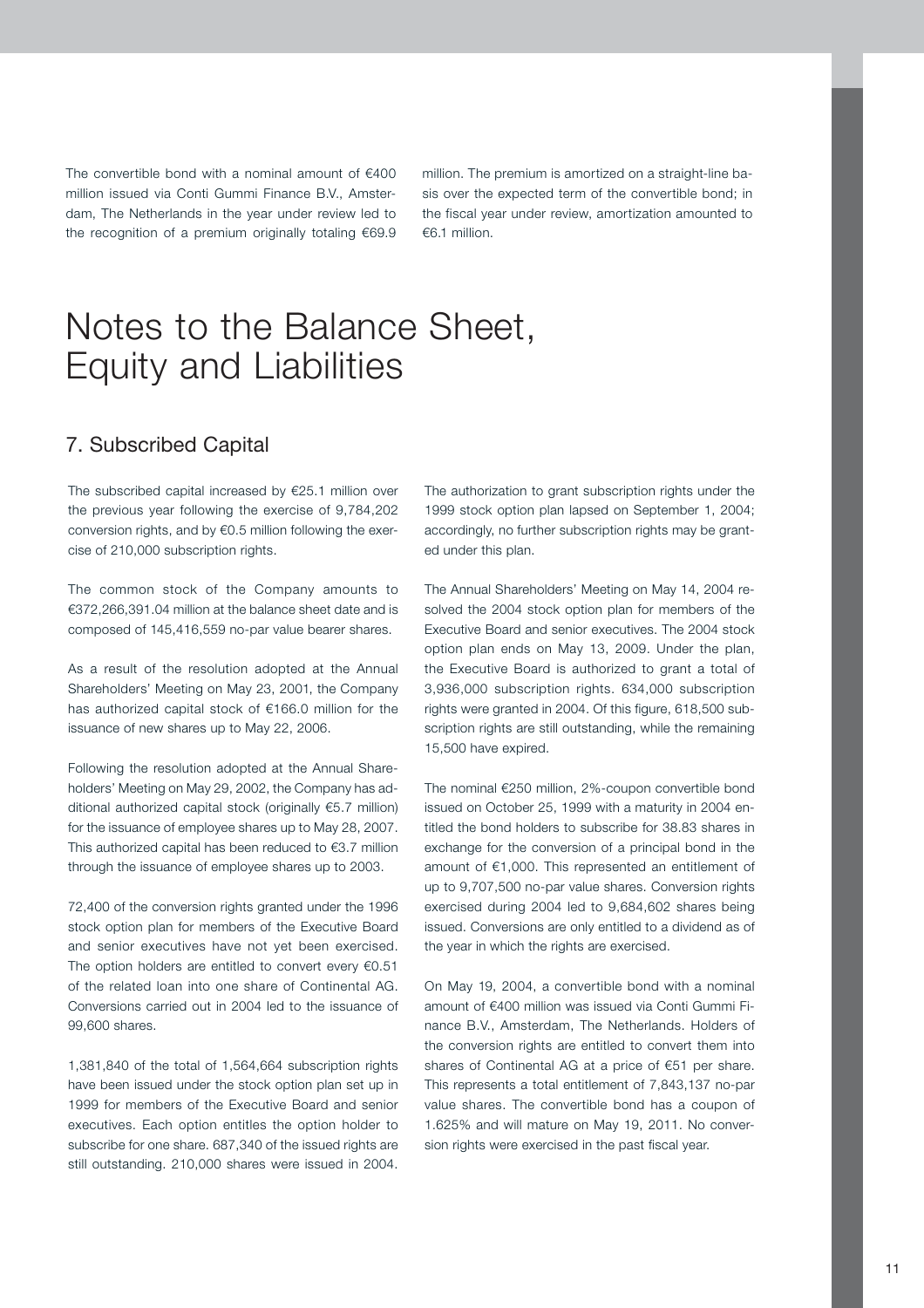As a result of the resolution adopted at the Annual Shareholders' Meeting on June 1, 1999, the common stock may be conditionally increased by up to €29.0 million for the purpose of granting conversion and option rights under new convertible bonds or bonds with warrants, and subscription rights under the 1999 stock option plan.

The Annual Shareholders' Meeting on May 23, 2001 resolved a further conditional capital increase of €140.0 million for the purpose of granting conversion and option rights under new convertible bonds or bonds with warrants. Under the resolution adopted at the Annual Shareholders' Meeting on May 14, 2004, €6.3 million of this figure may be used to grant subscription rights under the 2004 stock option plan.

As a result of the resolution adopted at the Annual Shareholders' Meeting on May 14, 2004, the common stock was conditionally increased by €3.8 million for the purpose of granting subscription rights under the 2004 stock option plan.

The change in conditional capital is shown in the table below:

### **in € thousands**

| Conditional capital as of January 1, 2004                                                 | 169.483   |
|-------------------------------------------------------------------------------------------|-----------|
| Increase for the purpose of granting subscription rights under the 2004 stock option plan | $+3.800$  |
| Exercised conversion and subscription rights                                              | $-25.585$ |
| Expiry of conversion and subscription rights                                              | $-1.993$  |
| Conditional capital as of December 31, 2004                                               | 145.705   |

# 8. Additional Paid-In Capital

Additional paid-in capital increased by a total of €318.8 million in the past fiscal year. Of this figure, €247.7 million was attributable to the exercise of conversion rights, €1.2 million to the exercise of subscription rights, and €69.9 million to the issuance of a convertible bond with a nominal amount of €400.0 million by a Dutch subsidiary.

# 9. Surplus Reserves

Net income for the year in the amount of €11.0 million was transferred to other surplus reserves in accordance with section 58 (2) of the AktG. As a result, surplus reserves amounted to €45.7 million as of December 31, 2004.

# 10. Special Tax-Allowable Reserves

The special tax-allowable reserves at the balance sheet date included a reserve in accordance with section 6b of the EStG. €1.6 million was reversed for this purpose in the past fiscal year.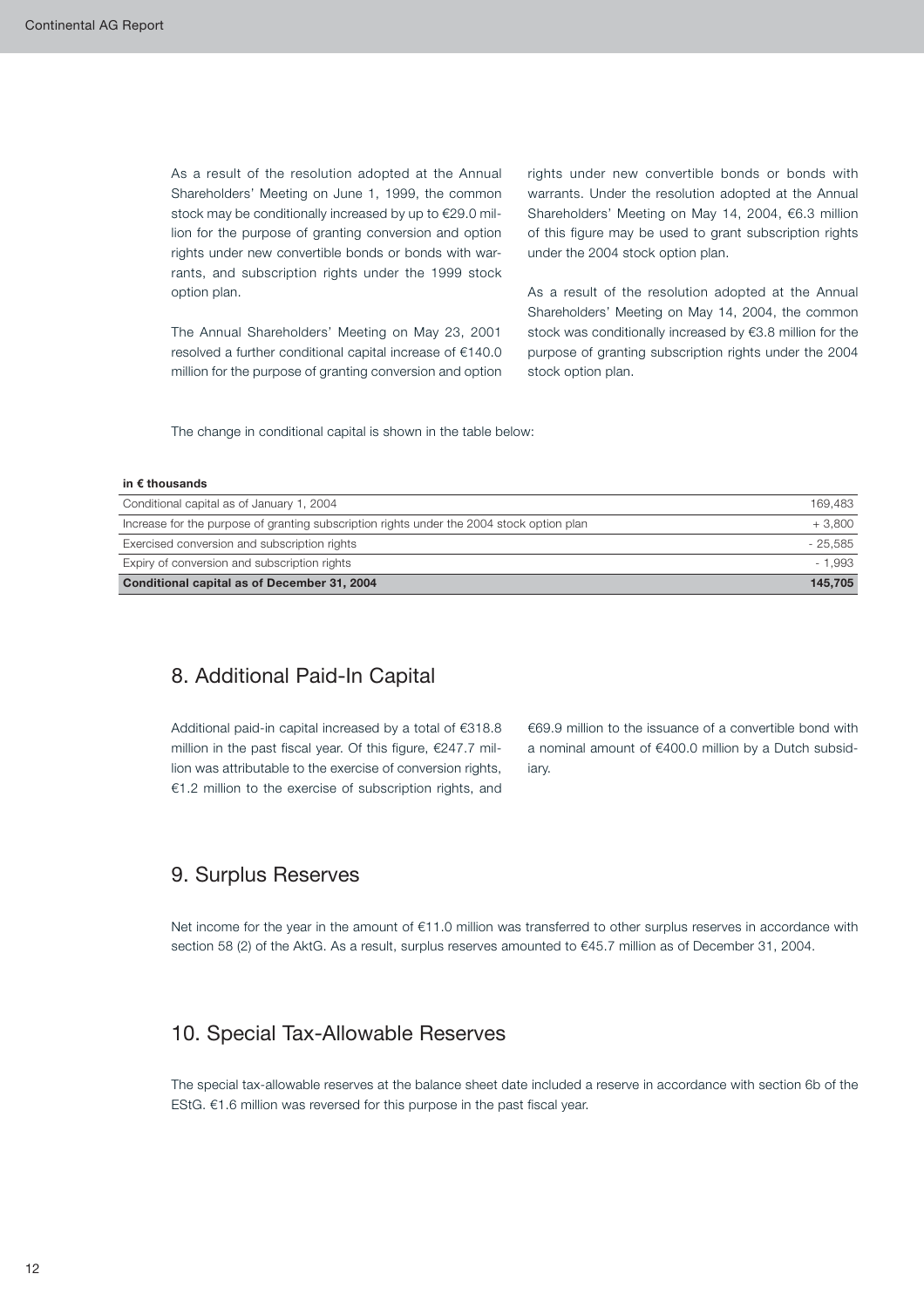# 11. Provisions

| in € thousands                   |         | Dec. 31, 2004 Dec. 31, 2003 |
|----------------------------------|---------|-----------------------------|
| Pensions and similar obligations | 279.581 | 251.918                     |
| Taxes                            | 132.767 | 173.728                     |
| Other provisions                 | 242.775 | 229.253                     |
|                                  | 655,123 | 654,899                     |

Pension provisions are determined in accordance with U.S. GAAP (FAS 87). The interest rate for accounting purposes was lowered from 5.50% in the previous year to 4.75% in 2004.

Other provisions cover identifiable risks and other uncertain obligations. In particular, they contain provisions for warranties, bonus payments, partial retirement obligations, and holiday and anniversary entitlements.

# 12. Liabilities

| in $\epsilon$ thousands                 |               | <b>Thereof</b> |           |               | <b>Thereof</b> |           |
|-----------------------------------------|---------------|----------------|-----------|---------------|----------------|-----------|
|                                         | Dec. 31, 2004 | $<$ 1 year     | > 5 years | Dec. 31, 2003 | < 1 year       | > 5 years |
| Loans, convertible                      | 125           | 125            |           | 266,846       | 266,664        |           |
| Non-convertible                         | 414,311       | 2,125          |           | 514,689       | 14,689         | 500,000   |
| Liabilities to banks                    | 117,049       | 117,049        |           | 88,536        | 68,162         |           |
| Trade accounts payable                  | 111.789       | 110.925        |           | 87,583        | 87.583         |           |
| Liabilities on bills accepted and drawn |               |                |           | 23            | 23             |           |
| Liabilities to affiliated companies     | 1,634,293     | 1,041,626      | 400,000   | 1,042,473     | 860,818        |           |
| Liabilities to associated companies     | 3.317         | 3.317          |           | 3.527         | 3.527          |           |
| Other liabilities                       | 120,831       | 120,831        |           | 183,512       | 123.512        |           |
| thereof: taxes                          | (10, 634)     |                |           | (836)         |                |           |
| for social security                     | (11, 016)     |                |           | (10,063)      |                |           |
|                                         | 2,401,715     | 1,395,998      | 400,000   | 2,187,189     | 1.424.978      | 500,000   |

### **Commitments and contingencies**

The liabilities from bills of exchange result from the discounting of trade bills. The liabilities from warranties, sureties and guarantees relate, with the exception of €0.9 million, to liabilities incurred by our subsidiaries and equity interests, and primarily to guarantee relationships

amounting to €634.8 million relating to capital market finance for Continental Rubber of America, Corp., Wilmington, U.S.A., and Continental Tire North America Inc., Charlotte, U.S.A. The joint liability for pension obligations is the result of the transfer of pension obligations to the ContiTech companies spun off in previous years.

| in $\epsilon$ thousands                        | Dec. 31, 2004 | Dec. 31, 2003 |
|------------------------------------------------|---------------|---------------|
| Liabilities from bills of exchange             | 4.209         | 28,056        |
| Liabilities from warranties                    | 755.501       | 894.898       |
| Liabilities from quarantees                    | 6.846         | 3,313         |
| Liability from shares in cooperative societies | 28            | 28            |
| Joint liability for pension obligations        | 33,712        | 35.388        |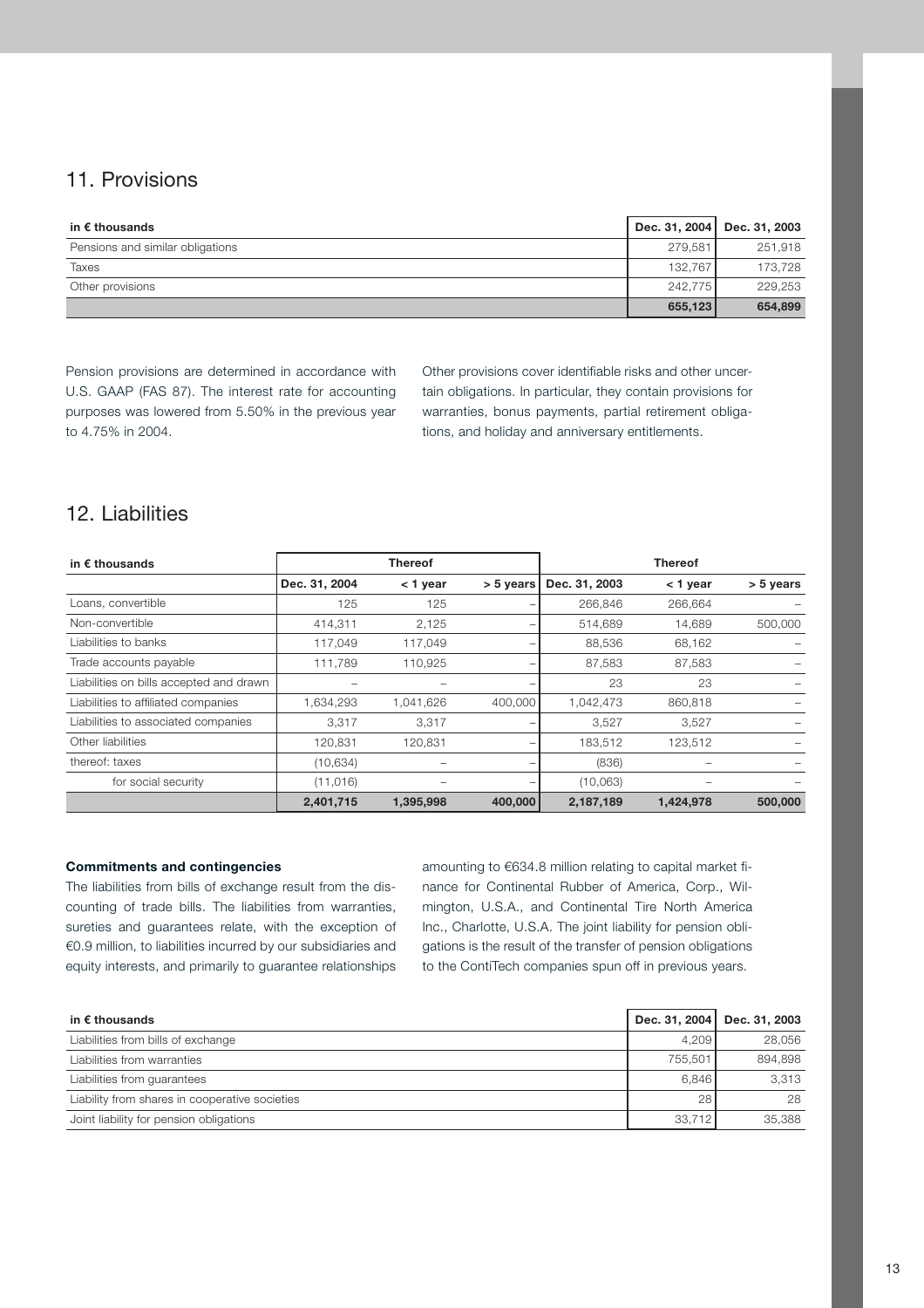#### **Other financial commitments**

Obligations in 2005 and later relate to rental and leasing contracts for real estate used for operations (€106.0 million), outsourced hardware and software (€58.8 million), as well as machinery and operating and office equipment (€31.2 million). Liabilities from orders relating to investments in fixed assets amount to €33.2 million.

# Notes to the Income Statement

# 13. Sales

| in $\epsilon$ millions          | 2004  | 2003  |
|---------------------------------|-------|-------|
| Broken down by business segment |       |       |
| Tires                           | 2,033 | 1,848 |
| Other income                    | 210   | 188   |
|                                 | 2,243 | 2,036 |
| Broken down by region           |       |       |
| Germany                         | l,095 | 1,008 |
| Rest of Europe                  | 825   | 940   |
| Rest of the world               | 323   | 88    |
|                                 | 2,243 | 2,036 |

# 14. Other Operating Income

| in $\epsilon$ thousands                                    | 2004    | 2003    |
|------------------------------------------------------------|---------|---------|
| Income from the disposal of fixed assets                   | 13.173  | 14.945  |
| Income from the reversal of provisions                     | 2.141   | 1.514   |
| Income from the reversal of special tax-allowable reserves | .637    | 33.463  |
| Other income                                               | 269.914 | 145.534 |
|                                                            | 286,865 | 195,456 |

Income from the disposal of fixed assets mainly relates to €11.5 million from the sale of shares in Continental Tyres South Africa (Pty) Ltd., Port Elizabeth, South Africa. The disposal did not result in any change in proportionate ownership.

Other income contains general allocations to other consolidated companies amounting to €130.7 million (previous year: €100.7 million), as well as payments of €75.9 million from European subsidiaries for expenses incurred by Continental Aktiengesellschaft in the course of the ongoing worldwide integration of its tire activities. This item also includes ongoing income from other ancillary business and other income.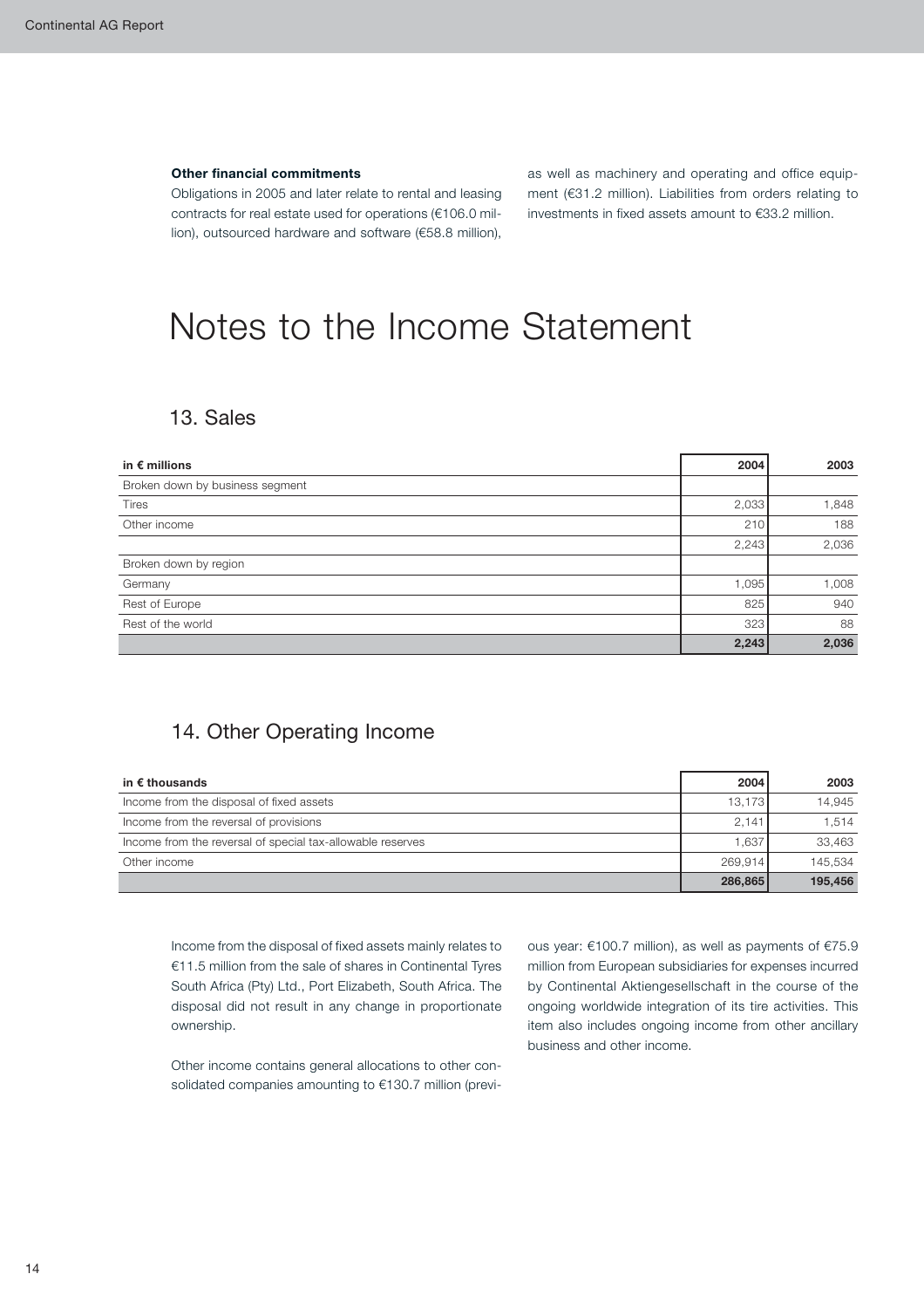# 15. Other Operating Expenses

| in $\epsilon$ thousands                                           | 2004    | 2003    |
|-------------------------------------------------------------------|---------|---------|
| Losses from the disposal of fixed assets                          | 16.902  | 300     |
| Losses from write-downs of current assets (excluding inventories) | 19.908  | 4,625   |
| Transfer to special tax-allowable reserves                        |         | 6,424   |
| Other expenses                                                    | 371.572 | 172.018 |
| Other taxes                                                       | 1.612   | 1.487   |
|                                                                   | 409.994 | 184.854 |

Other expenses consist of allocation expenses in the amount of €126.1 million (previous year: €100.7 million) and expenses for ancillary business. This item also includes expenses incurred by Continental Aktiengesellschaft in the course of the ongoing worldwide integration of its tire activities, which amounted to €206.0 million.

# 16. Net Income From Financial Activities

| in $\epsilon$ thousands                                                       | 2004      | 2003       |
|-------------------------------------------------------------------------------|-----------|------------|
| Income from profit and loss transfer agreements                               | 119,362   | 224,148    |
| Income from investments                                                       |           |            |
| in affiliated companies                                                       | 124,091   | 253,170    |
| in associated companies                                                       | 629       | 1,021      |
| in other companies                                                            | 86        | 265        |
| Loss absorption from profit and loss transfer agreements                      |           | $-206$     |
| <b>Earnings from investments</b>                                              | 244,168   | 478,398    |
| Income from other investments and long-term loans                             | 79        | 78         |
| Other interest and similar income                                             |           |            |
| from affiliated companies                                                     | 26,907    | 17,145     |
| from other companies                                                          | 7,289     | 8,171      |
| Interest and similar expenses                                                 |           |            |
| to affiliated companies                                                       | $-38,823$ | $-15,393$  |
| to other companies                                                            | $-80,164$ | $-76,805$  |
| Net interest expense                                                          | $-84,712$ | $-66,804$  |
| Amortization of financial assets and investments classified as current assets | $-5,514$  | $-446,803$ |
| Net income/loss from financial activities                                     | 153,942   | $-35,209$  |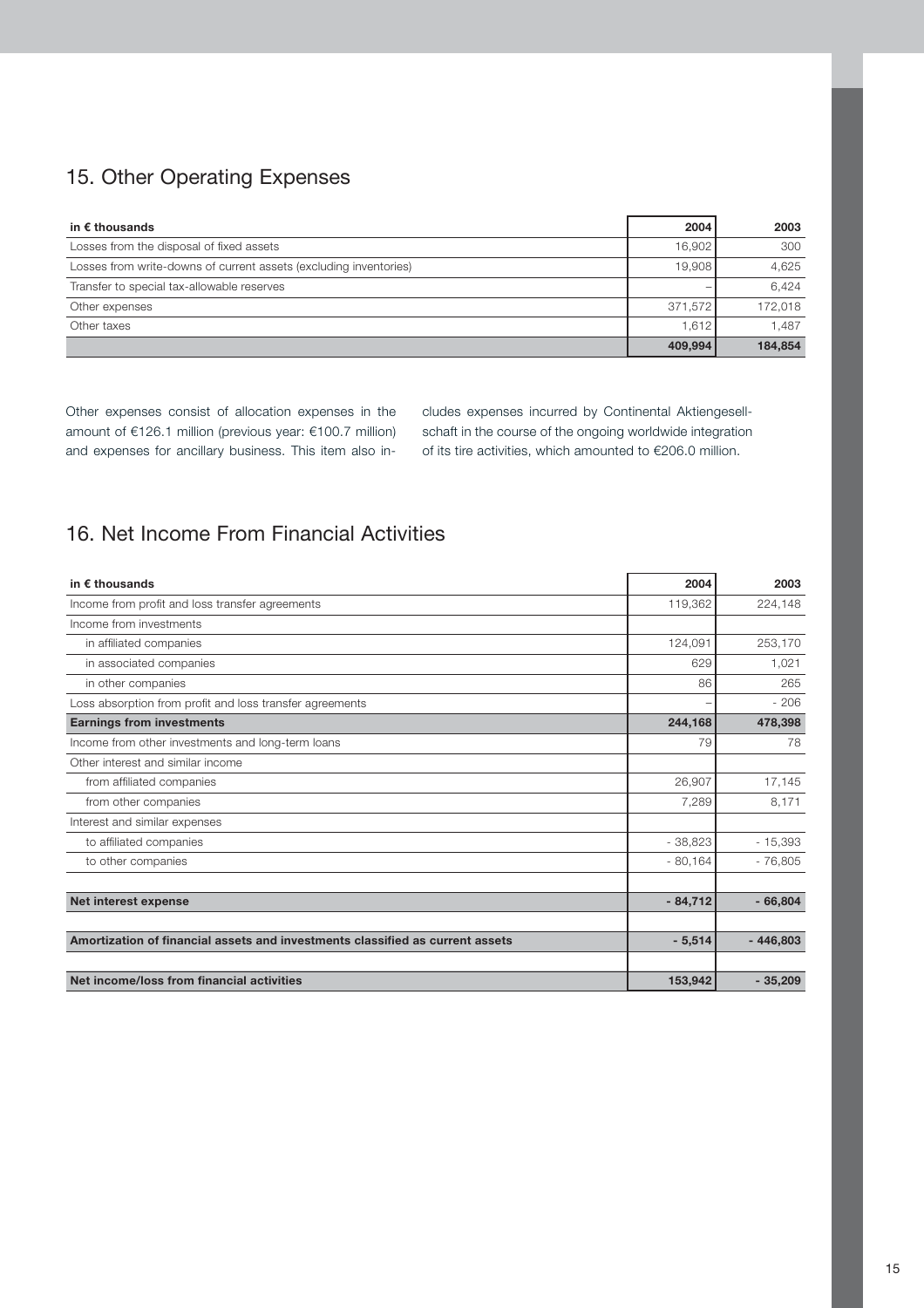# Other Disclosures

| Cost of materials in $\epsilon$ thousands                                     | 2004      | 2003      |
|-------------------------------------------------------------------------------|-----------|-----------|
| Cost of raw materials, consumables and supplies, and of purchased merchandise | 1.179.623 | 1,052,155 |
| Cost of purchased services                                                    | 78.2031   | 105.135   |
|                                                                               | 1.257.826 | 1.157.290 |

| Personnel expense in € thousands              | 2004     | 2003      |
|-----------------------------------------------|----------|-----------|
| Wages and salaries                            | 359.203  | 346.791   |
| Social security costs and other pension costs | 116.424  | 92.594    |
| thereof for retirement benefits               | (44.159) | (27, 101) |
|                                               | 475.627  | 439.385   |

| Average number of employees per quarter | 2004  | 2003  |
|-----------------------------------------|-------|-------|
| Wage earners                            | 4.221 | 4.337 |
| Salaried employees                      | 3,029 | 3.020 |
|                                         | 7,250 | 7,357 |

#### **Derivative financial instruments**

Continental AG groups its subsidiaries' actual and expected foreign currency payments worldwide, for currency management purposes. The net cash flows per currency on a rolling 12-month basis define the Group's overall transaction risk. If future transaction risk is hedged, these hedging transactions may not exceed 30% of the 12-month exposure without the express permission of the Executive Board.

Spot exchange transactions, currency forwards, currency swaps, and currency options are used to manage risks as part of currency management. The selection and use of instruments depends on the purpose of the relevant hedge. Traditional as well as modified or structured forms are used. Hedging instruments are also covered by policies and guidelines, and the adherence is regularly examined by internal audits. The currency committee convenes weekly to review and initiate hedging measures.

Particularly, forward rate agreements, interest rate futures, interest rate swaps, interest rate options, and cross-currency swaps are used for interest management, primarily to manage interest rate risks from floating-rate liabilities and to optimize financing costs. Here, as well, policies and guidelines cover our interest rate management activities.

The notional values of derivative financial instruments are based on underlyings. Changes in the market value of currency forwards and currency swaps are measured on the basis of the spot exchange rates at the balance sheet date, including forward premiums and discounts based on the maturity of the transactions, rather than the contracted forward exchange rates. For interest rate swaps, the future cash flows are discounted to the balance sheet date using the market interest rates that apply to the remaining term of the contracts. Values determined at the balance sheet date may differ significantly from the values subsequently realized on the market due to various factors.

At the balance sheet date, Continental AG did not hold any embedded derivative instruments requiring separate recognition, such as contractual payment terms in currencies other than the functional or typical trading currency.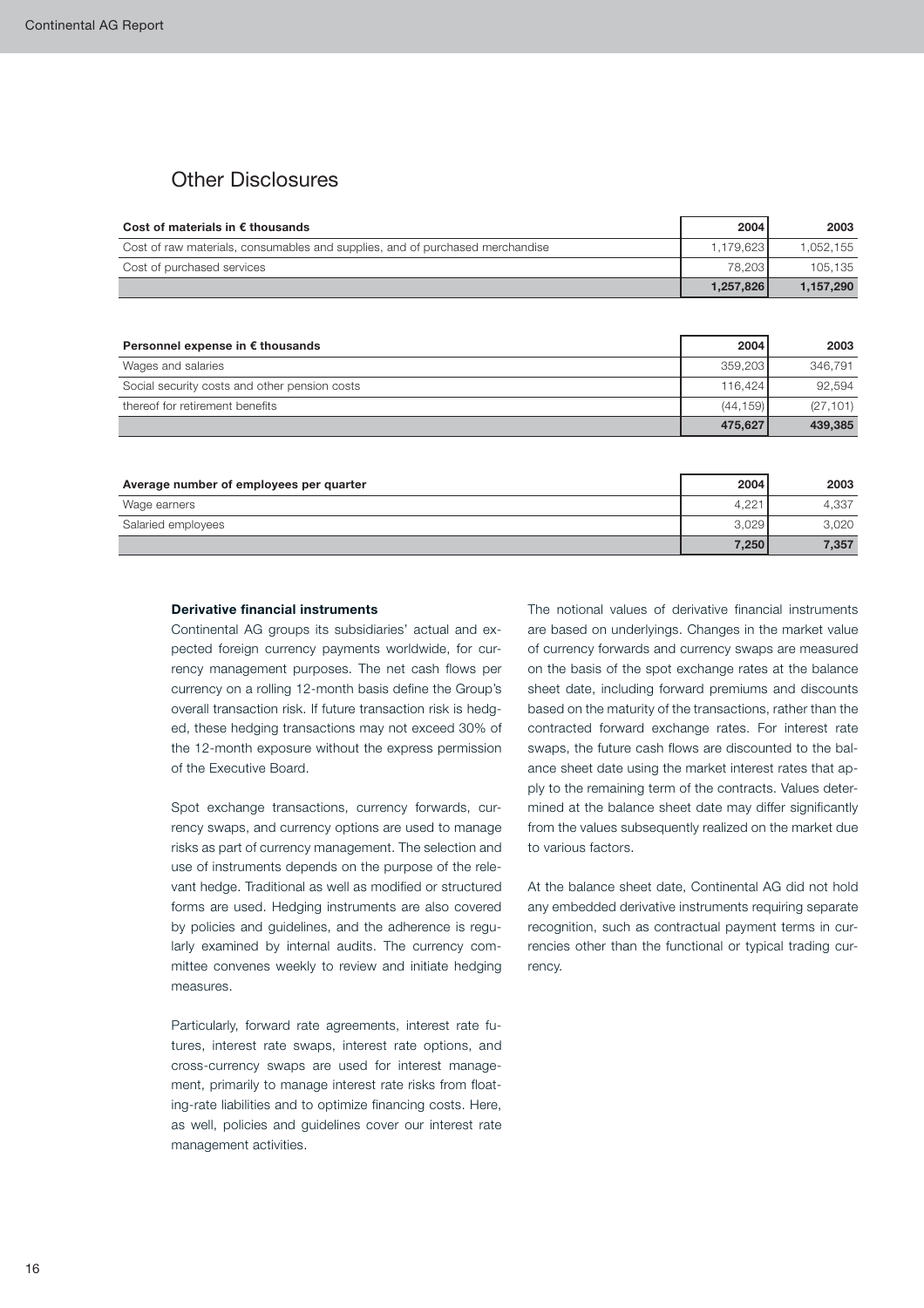The notional amounts and market values of all derivatives at the balance sheet date are as follows:

| in $\epsilon$ millions       | Dec. 31, 2004   |        | Dec. 31, 2003                  |                     |
|------------------------------|-----------------|--------|--------------------------------|---------------------|
|                              | Notional amount |        | Market value   Notional amount | <b>Market value</b> |
| Currency forwards            | 427.8           | 2.6    | 513.4                          | $-1.3$              |
| Interest rate swaps          | 32.3            | $-1.6$ | 45.6                           | $-3.8$              |
| Interest rate/currency swaps | 414.2           | 113.3  | 600.0                          | 111.5               |
| Interest rate caps           | 181.6           | 0.5    | 197.8                          | 1.6                 |

### **Notice in accordance with the Wertpapierhandelsgesetz (WpHG – German Securities Trading Act)**

In its letter dated March 22, 2004, Alliance Capital Management Corporation, New York, USA, informed us, pursuant to section 21 (1) of the WpHG, that Alliance Capital Management L.P. exceeded the threshold of 10% of Continental AG's voting stock on March 16, 2004 and that it now holds a 10.03% share in Continental AG, assignable to it pursuant to section 22 (1), sentence 1, no. 6 of the WpHG. In their letter dated May 24, 2004, Barclays Global Investors UK Holdings Limited, Barclays Bank PLC and Barclays PLC, all with their registered offices in London, UK, informed us that on May 17, 2004 each of them exceeded the threshold of 5% of voting stock, and that Barclays Global Investors UK Holdings Limited now holds a 5.46% share, Barclays Bank PLC a 5.49% share, and Barclays PLC also a 5.49% share, assignable to them pursuant to section 21 (1) and section 22 (1), sentence 1, no. 1 of the WpHG. In its letter dated August 12, 2004, AXA S.A., Paris, France, informed us that it exceeded the threshold of 10% of voting stock at a date that can no longer be determined, and that as of the reference date of May 31, 2004 it held an 11.75% share, 11.748% of this figure is assignable to it pursuant to section 22 (1), sentence 1, no. 6, and sentences 2 and 3 of the WpHG and 0.002% pursuant to section 22 (1), sentence 1, no. 1 of the WpHG. In the same letter, AXA S.A. informed us that AXA Financial, Inc., AXA Financial Services LLC, Equitable Life Assurance Society of the United States, ACMC, Inc., Equitable Holdings LLC, and ECMC LLC, all with their registered offices in New York, U.S.A., held 11.73% of voting stock as of May 31, 2004, assignable to it pursuant to section 22 (1), no. 6, sentences 2 and 3 of the WpHG. In addition, the letter informed us that Alliance Capital Management L.P. New York, U.S.A. held 11.73% of voting stock as of May 31, 2004, assignable to these companies pursuant to section 22 (1), no. 6 of the WpHG. AXA S.A.

also informed us that as of the reference date, May 31, 2004, AXA Investment Managers, Paris, France, AXA Investment Managers US Holding, and AXA Investment Managers Rose, Orinda, U.S.A. held 0.018% of voting stock pursuant to section 22 (1), no. 6, sentences 2 and 3 of the WpHG, and that as of May 31, 2004, 0.018% of voting stock was assignable to AXA Rosenberg Group LLC, Orinda, U.S.A., pursuant to section 22 (1), no. 6 of the WpHG. AXA S.A. also informed us that AXA Canada Inc, Montreal, Canada, held 0.002% of Continental AG's voting stock as of May 31, 2004.

In 2004 and up to and including March 9, 2005, the total shareholdings of the Supervisory Board and the Executive Board amounted to less than 1% of the outstanding shares. In fiscal 2004, Continental AG gave notice in accordance with section 15a of the WpHG to the effect that two members of the Executive Board purchased a total of 12,000 shares from a stock option plan and resold the shares immediately. Further, one member of the Supervisory Board purchased a total of 7,200 shares and subsequently sold them.

### **German Corporate Governance Code/Declaration in Accordance with Section 161 AktG**

The declaration required in accordance with section 161 of the *Aktiengesetz* (German Stock Corporation Act) was issued by the Executive Board and the Supervisory Board on December 17, 2004 and made available to our shareholders on our website under www.conti-online. com.

## **Remuneration of the Executive Board and the Supervisory Board**

The principles of the Executive Board compensation system are explained in the Corporate Governance declaration. The individual members of the Executive Board received the following amounts in 2004: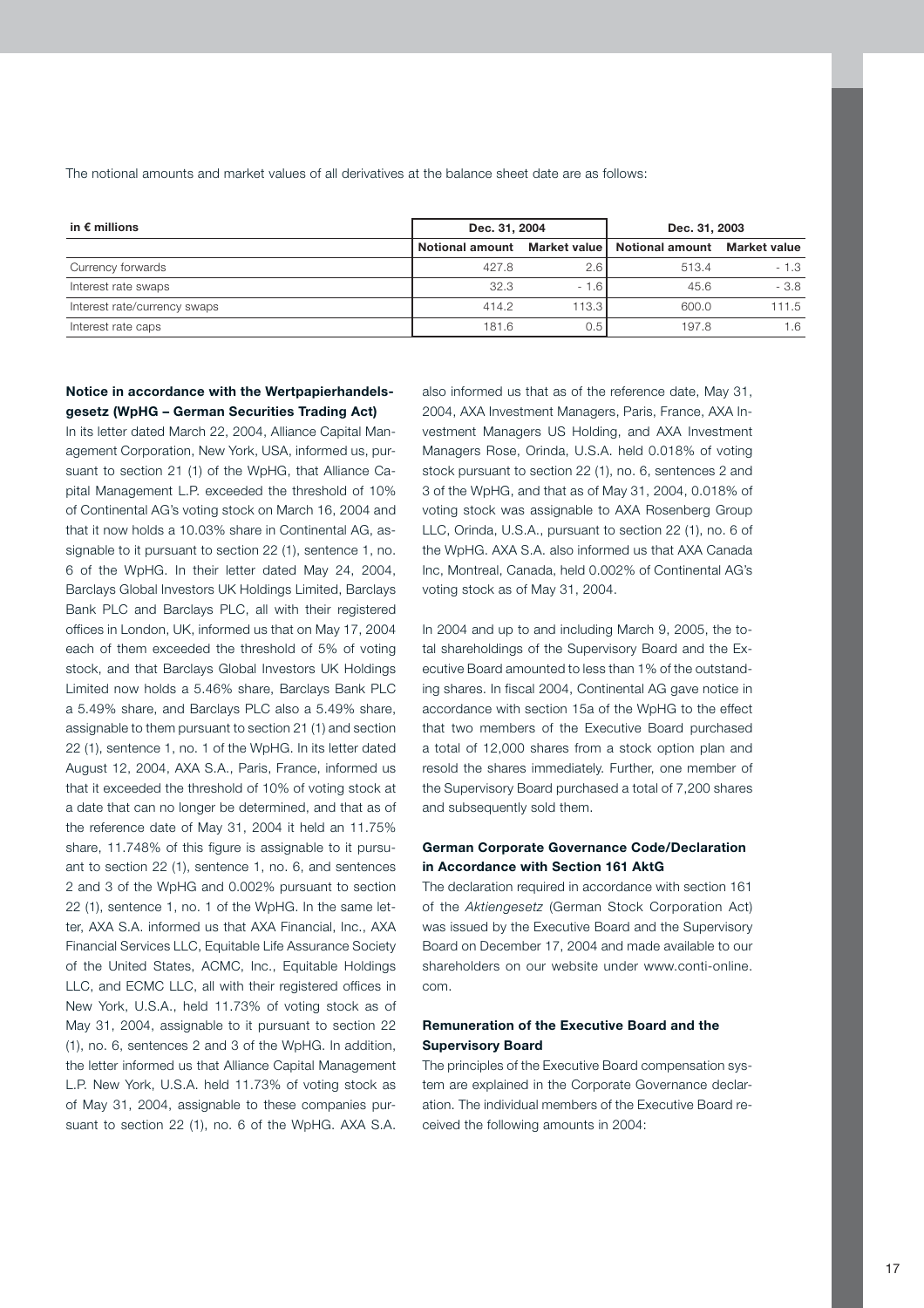| Executive Board in € thousands                  | <b>Remuneration components</b> |          |               | Stock options granted <sup>2</sup> |
|-------------------------------------------------|--------------------------------|----------|---------------|------------------------------------|
|                                                 | Fixed <sup>1</sup>             | Variable | <b>Number</b> | <b>Fair value</b>                  |
| Manfred Wennemer                                | 744                            | 1.011    | 25,000        | 289                                |
| Dr. Alan Hippe                                  | 464                            | 617      | 15,000        | 174                                |
| Martien de Louw                                 | 465                            | 617      | 11.000        | 127                                |
| Dr. Karl-Thomas Neumann (since October 1, 2004) | 119                            | 154      |               |                                    |
| Dr. Hans-Joachim Nikolin                        | 468                            | 617      | 12.000        | 139                                |
| Thomas Sattelberger                             | 475                            | 617      | 6.000         | 69                                 |
| Dr. Wolfgang Ziebart (until August 31, 2004)    | 377                            | 513      |               |                                    |
| <b>Total</b>                                    | 3,112                          | 4,146    | 69,000        | 798                                |

- <sup>1</sup> The fixed remuneration components comprise in addition to cash components also non-cash elements, including company car, insurance, and moving costs.
- <sup>2</sup> In the fiscal year, members of the Executive Board were granted stock options only under the 2004 stock option plan.

In addition, former members of the Executive Board and their surviving dependents received payments totaling €3.7 million. Accrued obligations for pensions for former members of the Executive Board and their surviving dependents amounted to €66.6 million.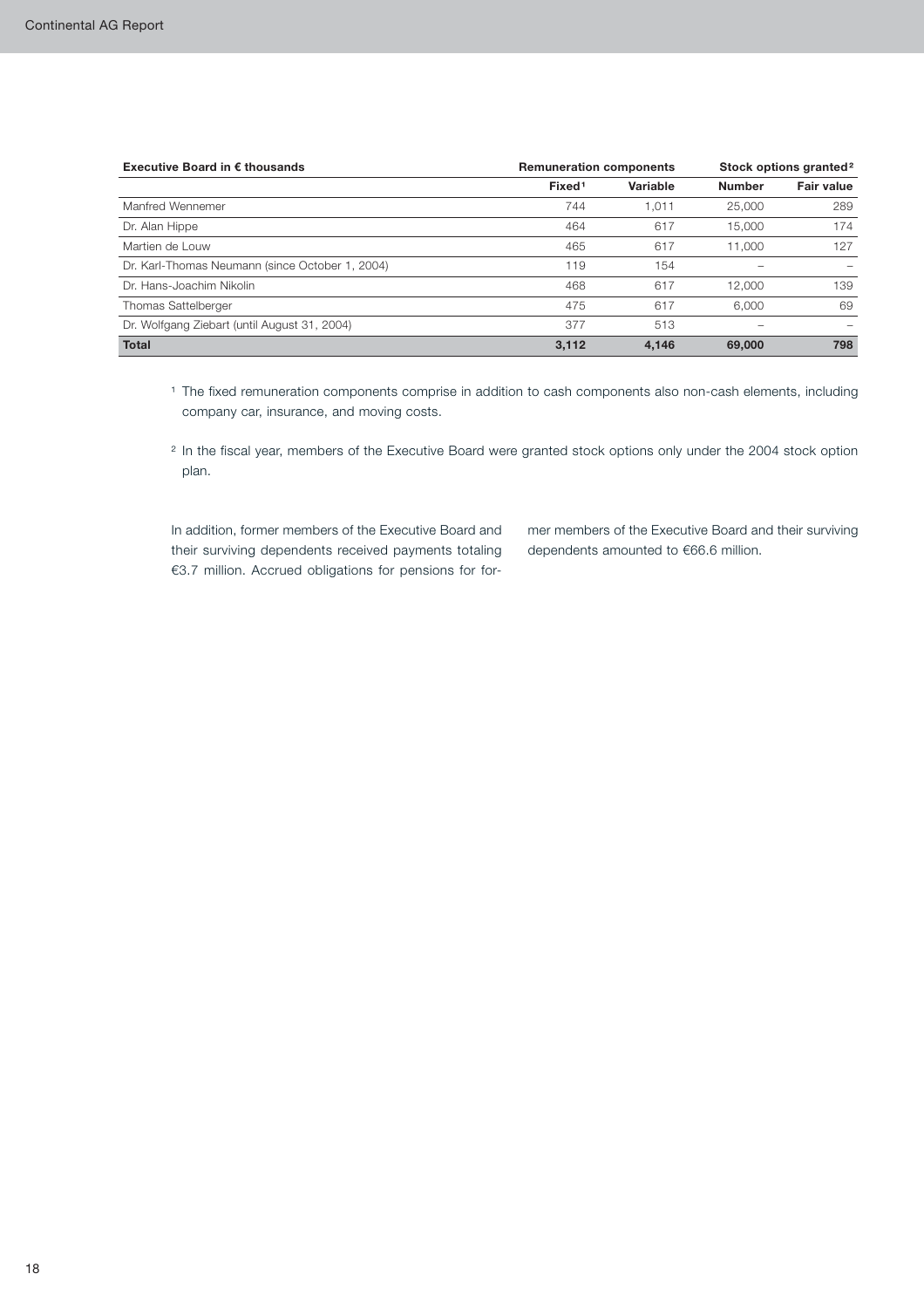The compensation of the members of the Supervisory Board in 2004 was as follows:

| Supervisory Board in € thousands                       | <b>Remuneration components</b> |          |
|--------------------------------------------------------|--------------------------------|----------|
|                                                        | Fixed <sup>1</sup>             | Variable |
| Dr. Hubertus von Grünberg                              | 19                             | 144      |
| H. Peter Hüttenmeister                                 | 14                             | 101      |
| Richard Köhler (until May 14, 2004)                    | 6                              | 40       |
| Heidemarie Aschermann (until May 14, 2004)             | 3                              | 27       |
| Dr. h.c. Manfred Bodin                                 | 7                              | 72       |
| Dr. Diethart Breipohl                                  | 8                              | 72       |
| Prof. Dr.-Ing. E.h. Breitschwerdt (until May 14, 2004) | 3                              | 27       |
| Michael Deister                                        | 12                             | 90       |
| Dr. Michael Frenzel                                    | 8                              | 72       |
| Prof. Dr.-Ing. E.h. Hans-Olaf Henkel                   | 9                              | 72       |
| Karl-Heinz Hilker (until May 14, 2004)                 | 3                              | 27       |
| Gerhard Knuth                                          | 11                             | 83       |
| Hartmut Meine                                          | 8                              | 72       |
| Werner Mierswa (until May 14, 2004)                    | 3                              | 27       |
| Dirk Nordmann (since May 14, 2004)                     | 6                              | 45       |
| Jan P. Oosterveld                                      | 8                              | 72       |
| Dr. Thorsten Reese                                     | 11                             | 83       |
| Jörg Schönfelder (since May 14, 2004)                  | 5                              | 45       |
| Jörg Schustereit (since May 14, 2004)                  | 6                              | 45       |
| Prof. Dipl.-Ing. Jürgen Stockmar (since May 14, 2004)  | 5                              | 45       |
| Fred G. Steingraber                                    | 8                              | 72       |
| Dr. Bernd W. Voss                                      | 13                             | 108      |
| Dr. Ulrich Weiss                                       | 10                             | 90       |
| Dieter Weniger                                         | 9                              | 72       |
| Erwin Wörle (since May 14, 2004)                       | 6                              | 45       |
| <b>Total</b>                                           | 201                            | 1,648    |

<sup>1</sup> Including meeting-attendance fees

No remuneration was paid to Supervisory Board members for any personally rendered services, except for the remuneration of the employee representatives stemming from their employment.

In 2004, no advances or loans were granted to members of Continental AG's Executive Board or Supervisory Board.

**Proposal for the distribution of earnings**

After a transfer to other surplus reserves in the amount of €11.0 million and including the €0.5 million of retained profits brought forward from the previous year, net retained earnings amount to €116,721,938.35. The Executive Board will propose to the Annual Shareholders' Meeting that a dividend of €0.80 per share be paid to shareholders, representing a total dividend payment of €116,333,247.20 on the basis of 145,416,559 shares carrying dividend rights, and that the remaining retained earnings of €388,691.15 be carried forward to new account.

Hanover, March 10, 2005

Continental Aktiengesellschaft

The Executive Board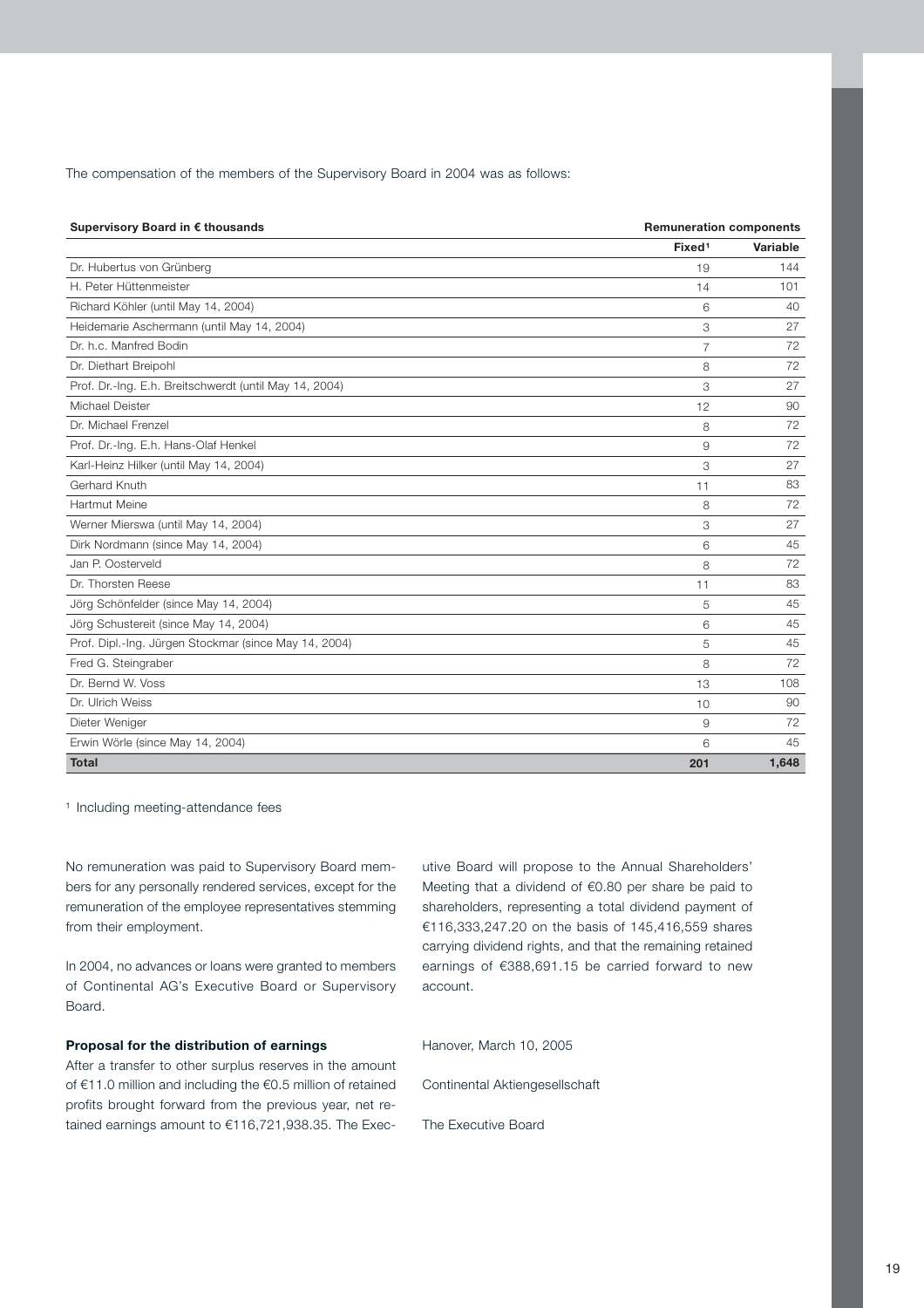# Auditors' Report

We have audited the annual financial statements, together with the bookkeeping system of Continental Aktiengesellschaft, Hanover, as well as the management report for the Company and group for the fiscal year from January 1 to December 31, 2004. The maintenance of the books and records and the preparation of the annual financial statements and management report in accordance with German commercial law are the responsibility of the Executive Board of the Company. Our responsibility is to express an opinion on the annual financial statements, together with the bookkeeping system, and the management report for the Company and group based on our audit.

We conducted our audit of the annual financial statements in accordance with section 317 of the HGB and the German generally accepted standards for the audit of financial statements promulgated by the Institut der Wirtschaftsprüfer (IDW). Those standards require that we plan and perform the audit such that misstatements materially affecting the presentation of the net assets, financial position, and results of operations in the annual financial statements in accordance with German principles of proper accounting and in the management report are detected with reasonable assurance. Knowledge of the business activities and the economic and legal environment of the Company and evaluations of possible misstatements are taken into account in the determination of audit procedures. The effectiveness of the accountingrelated internal control system and the evidence supporting the disclosures in the books and records, the annual financial statements and the management report are examined primarily on a test basis within the framework of the audit. The audit includes assessing the accounting principles used and the significant estimates made by the Executive Board, as well as evaluating the overall presentation of the annual financial statements and of the management report for the Company and group. We believe that our audit provides a reasonable basis for our opinion.

Our audit has not led to any reservations.

In our opinion, the annual financial statements give a true and fair view of the net assets, financial position, and results of operations of Continental Aktiengesellschaft in accordance with German principles of proper accounting. On the whole, the management report for the Company and group provides a suitable understanding of the Company's position and suitably presents the risks of future development.

Hanover, March 10, 2005

KPMG Deutsche Treuhand-Gesellschaft Aktiengesellschaft Wirtschaftsprüfungsgesellschaft

Zehnder Papenberg Wirtschaftsprüfer Wirtschaftsprüfer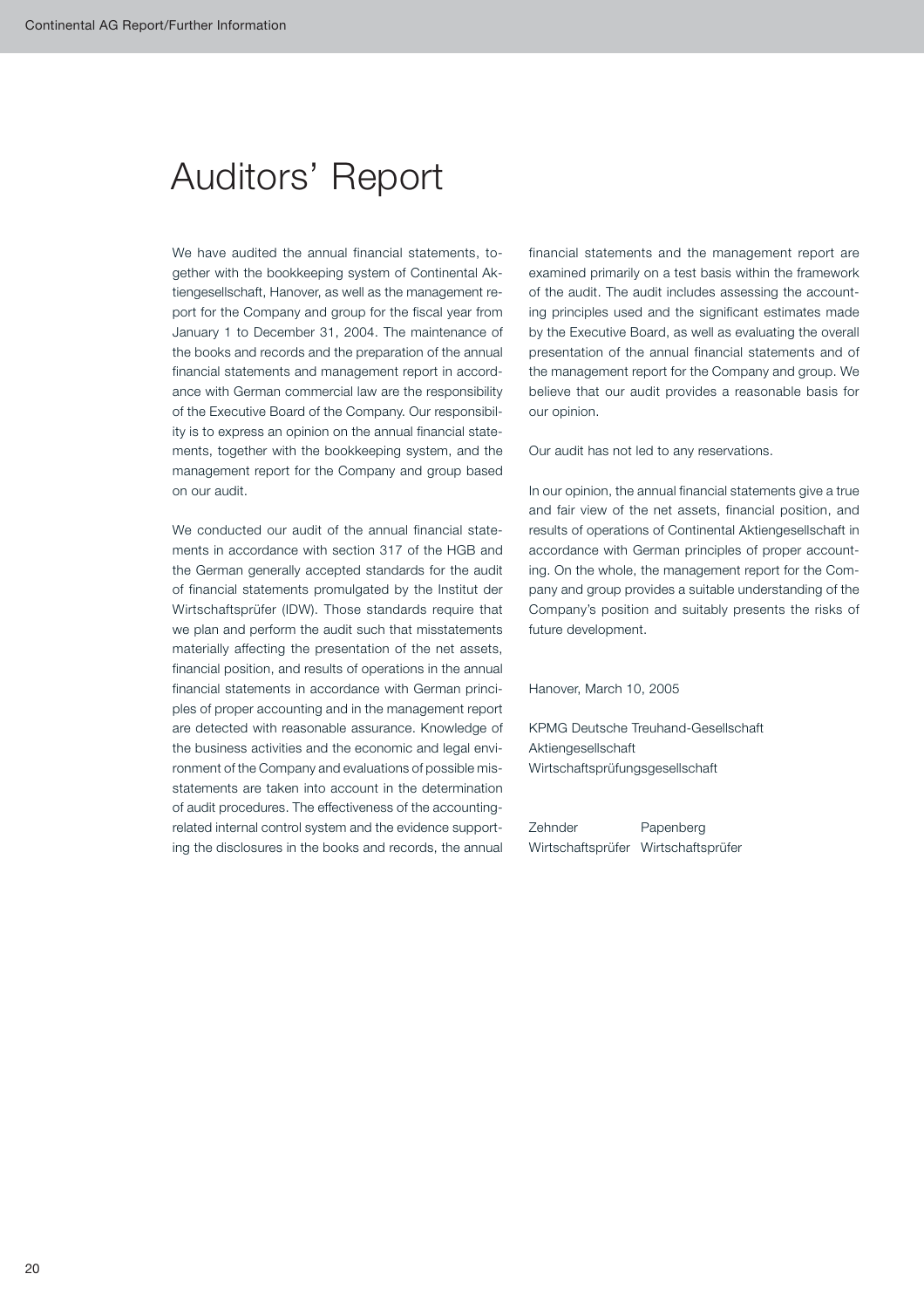# The Supervisory Board

# Members of the Supervisory Board of Continental AG

**Memberships of other statutory Supervisory Boards and of comparable controlling bodies of companies in Germany and abroad in accordance with section 285 no. 10 of the** *Handelsgesetzbuch* **(HGB – German Commercial Code):**

**Companies with no country specified are located in Germany.**

## **Dr. Hubertus von Grünberg, Chairman Member of various Supervisory Boards**

Allianz Versicherungs-AG, Munich; Deutsche Telekom AG, Bonn; MAN Aktiengesellschaft, Munich; Schindler Holding AG, Hergiswil, Switzerland

## **H. Peter Hüttenmeister\*, Deputy Chairman (since May 14, 2004) Northern Region Manager, IG BCE (Union of Mining, Chemical and Energy Industries)**

Deutsche Shell GmbH, Hamburg (since May 5, 2004); Deutsche Shell Holding GmbH, Hamburg (since June 11, 2004); DuPont Performance Coatings GmbH & Co. KG, Wuppertal; Mitteldeutsche Sanierungs- und Entsorgungsgesellschaft GmbH (MDSE), Bitterfeld; SDH Beteiligungsgesellschaft mbH, Hamburg (since May 1, 2004)

# **Richard Köhler\*, Deputy Chairman Chairman of the Corporate Employee Council, Deputy Chairman of the Employee Council for the Korbach Plant, and Chairman of the European Employee Council**

(Member of the Supervisory Board until May 14, 2004)

## **Heidemarie Aschermann\*, Member of the Employee Council for the Northeim Plant**

(Member of the Supervisory Board until May 14, 2004)

## **Dr. h.c. Manfred Bodin, Member of various Supervisory Boards**

Bankgesellschaft Berlin AG, Berlin; Berlin-Hannoversche Hypothekenbank AG, Hanover-Berlin; Bremer Landesbank Kreditanstalt Oldenburg – Girozentrale –, Bremen\*\*; DekaBank Deutsche Kommunalbank, Frankfurt/ Main; LBS Norddeutsche Landesbausparkasse Berlin-Hannover, Hanover/Berlin\*\* (Chairman); LHI Leasing GmbH, Munich (Chairman); MHB Mitteleuropäische Handelsbank AG Deutsch-Polnische Bank, Frankfurt/ Main (Chairman); Provinzial Lebensversicherung Hannover, Hanover; NORD/LB Luxembourg S.A., Luxembourg\*\* (Chairman); Skandifinanz AG, Zurich, Switzerland\*\* (all until June 30, 2004); CeWe Color Holding AG, Oldenburg

### **Dr. Diethart Breipohl, Member of various Supervisory Boards**

Allianz AG, Munich; Beiersdorf AG, Hamburg; Karstadt-Quelle AG, Essen; KM Europa Metal AG, Osnabrück (Chairman); Banco Popular Español, Madrid, Spain (until April 20, 2004); BPI Banco Portugues de Investimento, Porto, Portugal (until April 21, 2004); Crédit Lyonnais, Paris, France; EULER & Hermes, Paris, France; Les Assurances Générales de France (AGF), Paris, France

# **Prof. Dr.-Ing. E.h. Werner Breitschwerdt, Consultant**

Ed. Züblin AG, Stuttgart; MTU Motoren- und Turbinen-Union Friedrichshafen GmbH, Friedrichshafen; Daimler-Chrysler of South Africa (Pty.) Ltd., Pretoria, South Africa; Mercedes-Benz USA, Montvale, U.S.A. (Member of the Supervisory Board until May 14, 2004)

**Michael Deister\*, Deputy Chairman of the Employee Council for the Stöcken Plant**

## **Dr. Michael Frenzel, Chairman of the Executive Board of TUI AG**

AXA Konzern AG, Cologne; Deutsche Bahn AG, Berlin (Chairman); E.ON Energie AG, Munich; Hapag-Lloyd AG, Hamburg\*\* (Chairman); Hapag-Lloyd Flug GmbH, Hanover\*\* (Chairman): ING BHF Bank AG, Frankfurt/Main (until Dec. 31, 2004); ING BHF Holding AG, Frankfurt/ Main (until Dec. 31, 2004); Norddeutsche Landesbank, Hanover; TUI Beteiligungs AG, Hamburg\*\* (Chairman) (since July 1, 2004); TUI Deutschland GmbH, Hanover\*\* (Chairman); Volkswagen AG, Wolfsburg; Preussag North America, Inc., Greenwich, U.S.A.\*\* (Chairman); TUI China Travel Co., Ltd., Beijing, China\*\*

# **Prof. Dr.-Ing. E.h. Hans-Olaf Henkel, President of Leibniz-Gemeinschaft**

Bayer AG, Leverkusen; DaimlerChrysler Aerospace AG, Munich; Deutsche Industriebank AG (IKB), Düsseldorf (until May 10, 2004); SMS GmbH, Düsseldorf; Orange SA, Paris, France; Ringier AG, Zofingen, Switzerland; Brambles Industries Ltd., Sydney, Australia (since Jan. 1, 2005)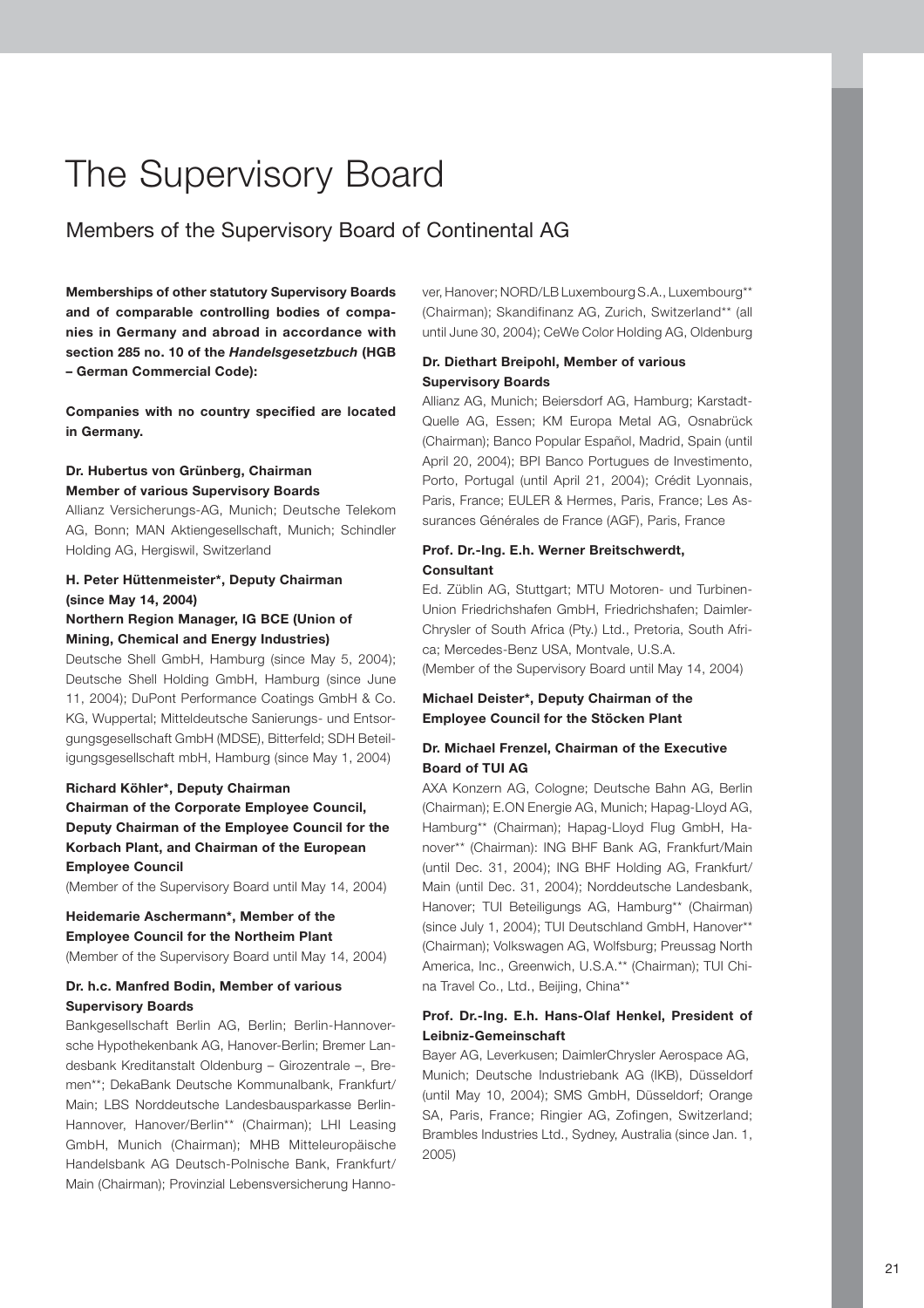**Karl-Heinz Hilker\*, Electrician Former Chairman of the Employee Council for the Vahrenwald Plant and Deputy Chairman of the Joint Employee Council**

(Member of the Supervisory Board until May 14, 2004)

**Gerhard Knuth\*, Deputy Chairman of the Employee Council for the Gifhorn Plant, Chairman of the Joint Employee Council of Continental Teves AG & Co. oHG, and First Deputy Chairman of the Corporate Employee Council**

**Hartmut Meine\*, District Manager of IG Metall (Metalworkers' Union) for Lower Saxony and Saxony-Anhalt**

KM Europa Metal AG, Osnabrück

# **Werner Mierswa\*, Commercial Employee, Former Chairman of the Employee Council for Continental's Headquarters and Chairman of the Joint Employee Council**

(Member of the Supervisory Board until May 14, 2004)

# **Dirk Nordmann\*, Chairman of the Employee Council for the Vahrenwald Plant, ContiTech Antriebssysteme GmbH**

(Member of the Supervisory Board until May 14, 2004)

### **Jan P. Oosterveld, Member of various Supervisory Boards**

AtosOrigin S.A., Paris, France (since Jan. 22, 2004); Barco NV, Kortrijk, Belgium (since May 12, 2004); LG.Philips LCD Co., Ltd., Seoul, Korea (Chairman) (until March 31, 2004); Cookson Group Plc, London, UK (since June 15, 2004); Crucell NV, Leiden, The Netherlands (since June 3, 2004); LG.Philips Display Holding BV, Eindhoven, The Netherlands (until March 31, 2004); Philips Venture Capital Fund B.V., Eindhoven, The Netherlands\*\* (until March 31, 2004); Philips Electronics China B.V., Eindhoven, The Netherlands\*\* (until March 31, 2004)

### **Dr. Thorsten Reese\*, Head of Corporate Quality & Environment**

### **Jörg Schönfelder\*, Chairman of the Employee Council for the Korbach Plant**

(Member of the Supervisory Board since May 14, 2004)

# **Jörg Schustereit\*, Chairman of the Employee Council for the Northeim Plant, ContiTech Transportbandsysteme**

(Member of the Supervisory Board since May 14, 2004)

### **Prof. Dipl.-Ing. Jürgen Stockmar, Managing Director of Magna Education and Research GmbH & Co KG, Oberwaltersdorf, Austria**

(Member of the Supervisory Board since May 14, 2004)

## **Fred G. Steingraber, Chairman Board Advisors, U.S.A.**

#### **Retired Chairman and CEO, A.T. Kearney**

Elkay Manufacturing, Oak Brook, IL, U.S.A.; John Hancock Financial Trends Fund, Boston, MA, U.S.A.; Maytag Corporation, Newton, IA, U.S.A; 3i plc, London, UK

### **Dr. Bernd W. Voss, Member of various Supervisory Boards**

Allianz Lebensversicherungs-AG, Stuttgart; Bankhaus Reuschel & Co., Munich (Chairman); Dresdner Bank AG, Frankfurt/Main; Hapag-Lloyd AG, Hamburg (since Feb. 15, 2005); OSRAM GmbH, Munich; Quelle AG, Fürth; TUI AG, Hanover (until Feb. 1, 2005); Wacker Chemie GmbH, Munich; ABB Ltd., Zurich, Switzerland

### **Dr. Ulrich Weiss, Member of various Supervisory Boards**

BEGO Medical AG, Bremen; Heidelberger Zement AG, Heidelberg (until May 6, 2004); Benetton Group S.p.A., Ponzano, Treviso, Italy; Ducati Motor Holding S.p.A., Bologna, Italy

**Dieter Weniger\*, Trade Union Secretary, IG BCE (Union of Mining, Chemical, and Energy Industries)**

**Erwin Wörle\*, Chairman of the Employee Council of Conti Temic microelectronic GmbH, Ingolstadt, and Deputy Chairman of the Supervisory Board of Conti Temic microelectronic GmbH, Nuremberg** (Member of the Supervisory Board since May 14, 2004)

# **Members of the Supervisory Board Committees 1. Chairman's Committee, and Mediation Committee required under section 27 (3) of the** *Mitbestimmungsgesetz* **(MitbestG – German Co-determination Act**

Dr. Hubertus von Grünberg, Chairman of the Chairman's Committee; H. Peter Hüttenmeister; Gerhard Knuth (since May 14, 2004); Richard Köhler (until May 14, 2004); Dr. Ulrich Weiss

### **2. Audit Committee**

Dr. Bernd W. Voss, Chairman; Michael Deister; Dr. Hubertus von Grünberg; Richard Köhler (until May 14, 2004); Dr. Thorsten Reese (since May 14, 2004)

- \* Employee representative
- \*\* Consolidated companies pursuant to section 100 (2) of the *Aktiengesetz* (AktG – German Stock Corpora tion Act)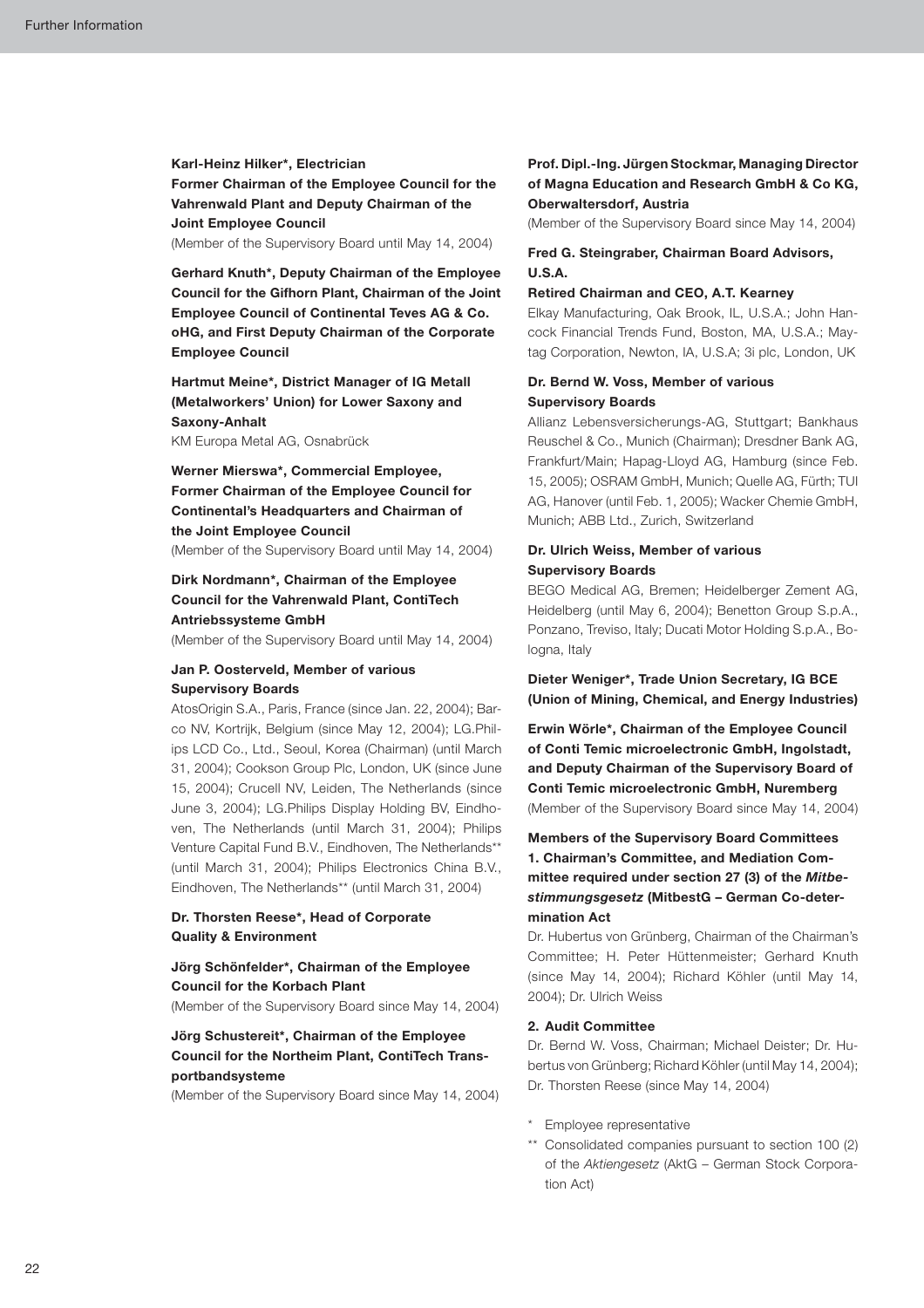# The Executive Board

# Members of the Executive Board of Continental AG

**List of the positions held by current and former Executive Board members on statutory Supervisory Boards and on comparable controlling bodies of companies in Germany and abroad in accordance with section 285 no. 10 of the** *Handelsgesetzbuch*  **(HGB – German Commercial Code)**

**Companies with no country specified are located in Germany.**

# **Manfred Wennemer, Chairman ContiTech**

Frankfurter Versicherungs-Aktiengesellschaft, Frankfurt/ Main; Benecke-Kaliko AG, Hanover\* (Chairman); Continental Teves, Inc., Wilmington, Delaware, U.S.A.\*; Continental Tire North America, Inc., Charlotte, North Carolina, U.S.A.\*; ContiTech AG, Hanover\* (Chairman); Conti-Tech AGES SpA, Santena, Italy\* (President) (until Jan. 20, 2005); ContiTech Antriebssysteme GmbH, Hanover\*; ContiTech North America, Inc., Wilmington, Delaware, U.S.A.\*; ContiTech Schlauch GmbH, Hanover\*; Conti-Tech Techno-Chemie GmbH, Karben\*; ContiTech Transportbandsysteme GmbH, Hanover\*; ContiTech Vibration Control GmbH, Hanover\*; Conti Temic microelectronic GmbH, Nuremberg\* (until Dec. 13, 2004); Phoenix AG, Hamburg\* (since Feb. 9, 2005)

#### **Dr. Alan Hippe, Finance, Controlling and Law**

Hamburg-Mannheimer Versicherungs-AG, Hamburg; Hamburg-Mannheimer Sachversicherungs-AG, Hamburg; Continental Automotive, Inc., Wilmington, Delaware, U.S.A.\*; Continental Rubber of America, Corp., Wilmington, Delaware, U.S.A.\*; Continental Teves, Inc., Wilmington, Delaware, U.S.A.\*; Continental Tire North America, Inc., Charlotte, North Carolina, U.S.A.\*; ContiTech North America, Inc., Wilmington, Delaware, U.S.A.\*; ContiTech AG, Hanover\*; Phoenix AG, Hamburg\* (since Feb. 9, 2005)

## **Martien de Louw, Passenger and Light Truck Tires**

CG Tire, Inc., Charlotte, North Carolina, U.S.A.\*; CGT Referral Resources, Inc., Charlotte, North Carolina, U.S.A.\*; Compañía Hulera Euzkadi, S.A. de C. V., México D.F., Mexico\*; Continental Automotive, Inc., Wilmington, Delaware, U.S.A.\*; Continental Automotive Licensing Corp., Charlotte, North Carolina, U.S.A.\*; Continental Llantera Potosina, S.A. de C.V., México D.F.,

Mexico\*; Continental Products Corporation, Charlotte, North Carolina, U.S.A.\*; Continental Tire de México, S.A. de C. V., México D.F., Mexico\*; Continental Tire North America, Inc., Charlotte, North Carolina, U.S.A.\*; Continental Tire Servicios, S.A. de C.V., México D.F., Mexico\*; CTNA Holding Corp., Charlotte, North Carolina, U.S.A.\*; Dynagen, Inc., Charlotte, North Carolina, U.S.A.\*; Englewood Services, Inc., Charlotte, North Carolina, U.S.A.\*; General Tire de México, S.A. de C.V., México D.F., Mexico\*; General Tire International Company, Charlotte, North Carolina, U.S.A.\*; The Continental General Tire Foundation, Charlotte, North Carolina, U.S.A.\*; Temic Automotive of North America, Inc., Auburn Hills, Michigan, U.S.A.\*

#### **Dr. Karl-Thomas Neumann, Automotive Systems**

(Member of the Executive Board since October 1, 2004) ELMOS Semiconductor AG, Dortmund; SupplyOn AG, Gerlingen-Schillerhöhe (since January 11, 2005); Continental Teves, Inc., Wilmington, Delaware, U.S.A.\*

### **Dr. Hans-Joachim Nikolin, Commericial Vehicle Tires, Corporate Quality and Environment**

TÜV Nord-Gruppe, Hamburg; Continental Sime Tyre Sdn. Bhd., Petaling Jaya, Malaysia\*; Continental Tire North America, Inc., Charlotte, North Carolina, U.S.A.\*; Continental Tyre South Africa (PTY) Limited, Port Elizabeth, South Africa\*; Drahtcord Saar GmbH & Co. KG, Merzig; KG Deutsche Gasrußwerke GmbH & Co., Dortmund; Semperit Reifen Gesellschaft m.b.H., Traiskirchen, Austria\* (Chairman)

### **Thomas Sattelberger, Human Resources, Director of Labor Relations**

# **Dr. Wolfgang Ziebart, Deputy Chairman Automotive Systems**

(Member of the Executive Board until August 31, 2004) SupplyOn AG, Gerlingen-Schillerhöhe; Continental Teves, Inc., Wilmington, Delaware, U.S.A.\*; Conti Temic microelectronic GmbH, Nuremberg\* (Chairman)

\* Consolidated companies pursuant to section 100 (2) of the *Aktiengesetz* (AktG – German Stock Corpo ration Act)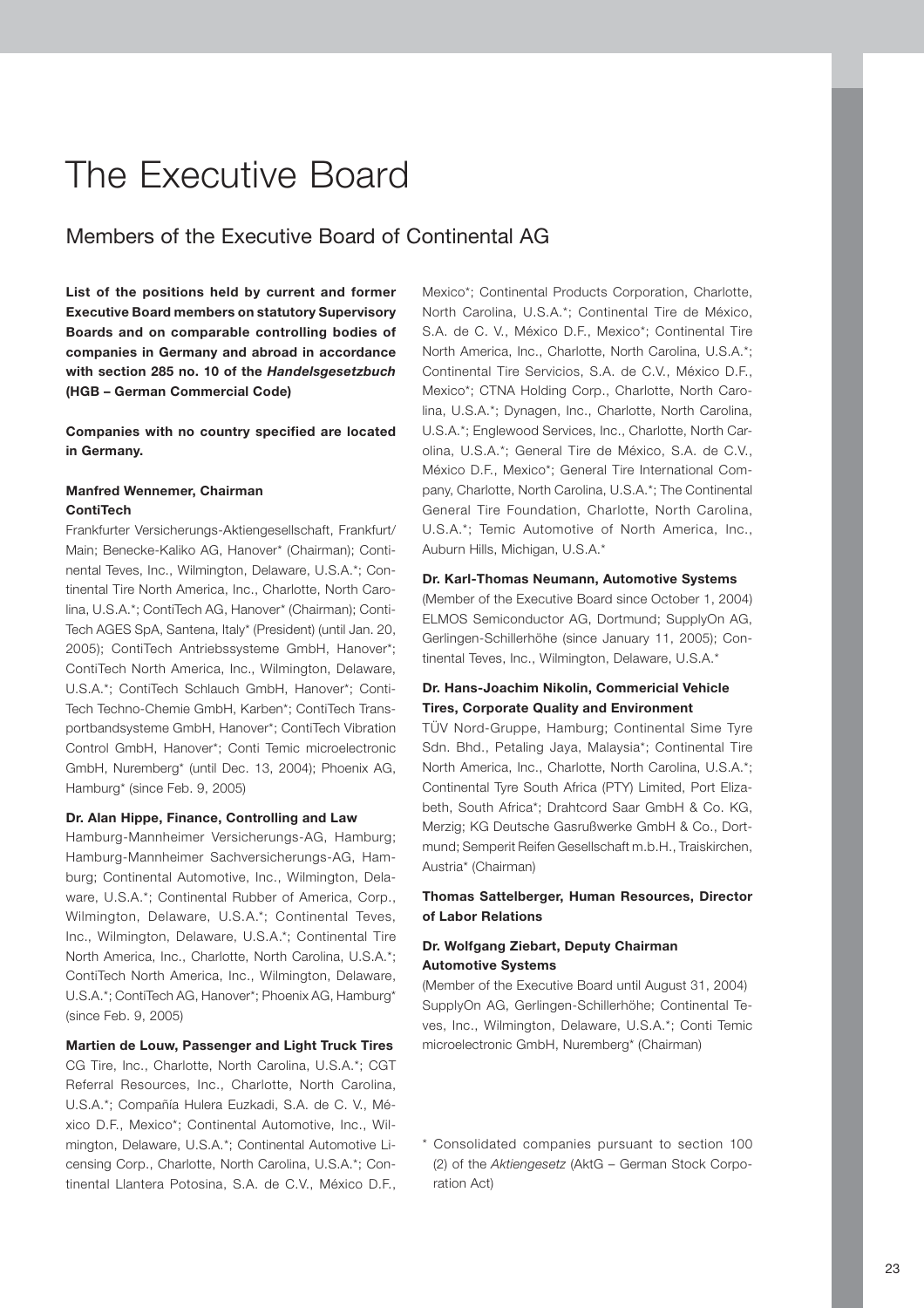# Financial Calendar

#### **2005**

| Financials press conference             | March 31   |
|-----------------------------------------|------------|
| Analyst conference                      | March 31   |
| Interim report as of March 31, 2005     | May 4      |
| Annual Shareholders' Meeting            | May 12     |
| Interim report as of June 30, 2005      | August 2   |
| Interim report as of September 30, 2005 | November 2 |

### **2006**

| Financials press conference             | February/March |
|-----------------------------------------|----------------|
| Analyst conference                      | February/March |
| Interim report as of March 31, 2006     | May            |
| Annual Shareholders' Meeting            | May 5          |
| Interim report as of June 30, 2006      | August         |
| Interim report as of September 30, 2006 | November       |

This Annual Report is also published in German. The full Annual Report of Continental Corporation is available in German and English.

If you wish to receive copies of any of these reports, please contact:

## **Continental Aktiengesellschaft Corporate Communications**

Fax: +49 511 938-1055 E-mail: prkonzern@conti.de

#### **Continental Aktiengesellschaft**

P.O. Box 169, 30001 Hanover, Germany Phone +49 511 938-01, Fax +49 511 938-81770 mailservice@conti.de, www.conti-online.com **Company address** Vahrenwalder Strasse 9, 30165 Hanover, Germany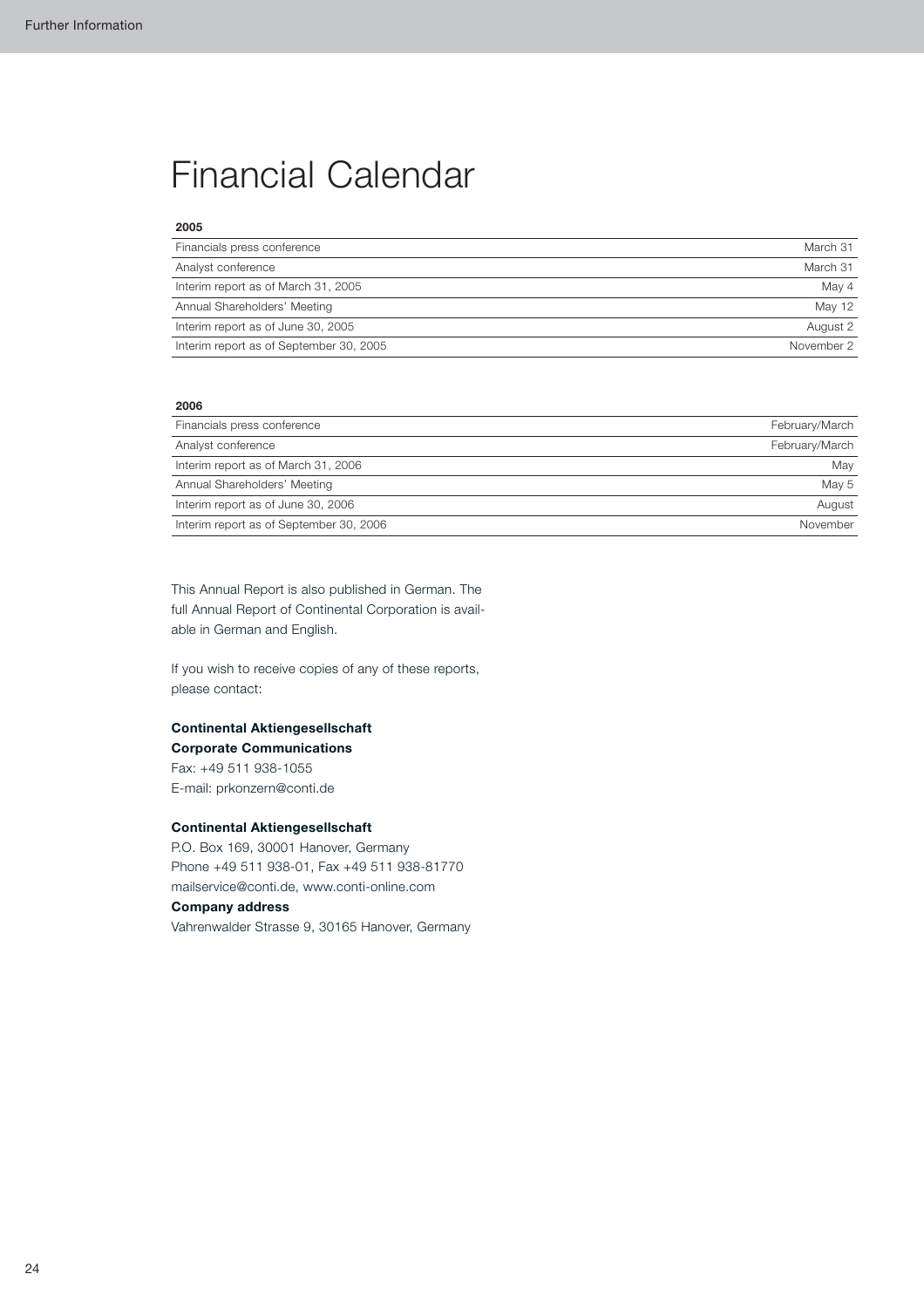